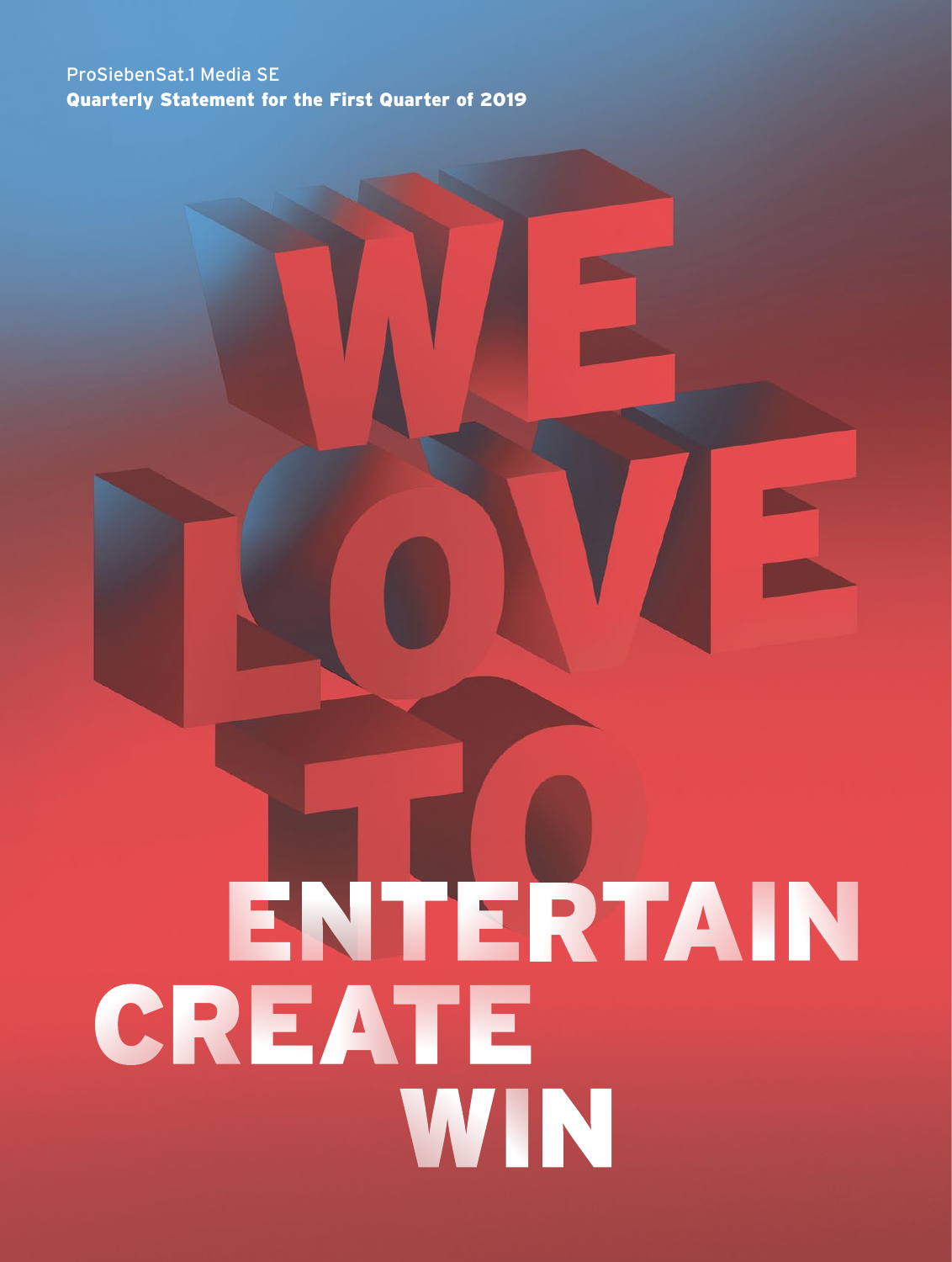# <span id="page-1-0"></span>KEY FIGURES OF PROSIEBENSAT.1 GROUP

**in EUR m**

|                                                                       | <b>Q1 2019</b> | <b>Q1 2018</b>   |
|-----------------------------------------------------------------------|----------------|------------------|
| <b>Revenues</b>                                                       | 913            | 881              |
| Revenue margin before income taxes (in %)                             | 19.5           | 5.2              |
| <b>Total costs</b>                                                    | 793            | 808              |
| Operating costs <sup>1</sup>                                          | 732            | 689              |
| <b>Consumption of programming assets</b>                              | 232            | 245              |
| Adjusted EBITDA <sup>2</sup>                                          | 190            | 200              |
| Adjusted EBITDA margin (in %)                                         | 20.8           | 22.7             |
| <b>EBITDA</b>                                                         | 180            | 133              |
| Reconciling items <sup>3</sup>                                        | 10<br>٠        | $-68$            |
| <b>Operating result (EBIT)</b>                                        | 129            | 81               |
| <b>Financial result</b>                                               | 49             | $-35$            |
| <b>Result before income taxes</b>                                     | 178            | 46               |
| Net result attributable to shareholders of<br>ProSiebenSat.1 Media SE | 122            | 27               |
| Adjusted net income <sup>4</sup>                                      | 94             | 93               |
| Adjusted earnings per share (in EUR)                                  | 0.42           | 0.41             |
| Payments for the acquisition of programming assets                    | 303            | 227              |
| Free cash flow                                                        | - 54           | 56               |
| <b>Cash flow from investing activities</b>                            | - 337          | $-285$           |
| <b>Free cash flow before M&amp;A</b>                                  | - 61           | 87               |
|                                                                       | 03/31/2019     | 03/31/2018       |
| Employees <sup>5</sup>                                                | 7,072          | 6,357            |
| <b>Programming assets</b>                                             | 1,169          | 1,183            |
| <b>Equity</b>                                                         | 1,271          | 1,225            |
| Equity ratio (in %)                                                   | 19.3           | 18.5             |
| <b>Cash and cash equivalents</b>                                      | 989            | 1,562            |
| <b>Financial debt</b>                                                 | 3,195          | 3,183            |
| Leverage ratio <sup>6</sup>                                           | 2.2            | 1.5 <sup>7</sup> |
| <b>Net financial debt</b>                                             | 2,206          | 1,6207           |

1 Total costs excl. EBITDA expense adjustments, depreciation, amortization and impairments.

<sup>2</sup> EBITDA before reconciling items.

<sup>3</sup> EBITDA expense adjustments less income adjustments.

4 Net result attributable to shareholders of ProSiebenSat.1 Media SE before the amortization and impairments from purchase price allocations, adjusted for the reconciling items. These include valuation effects recognized in other financial result, valuation effects of put-options and earn-out liabilities, as well as valuation effects from interest rate hedging transactions. Moreover, the tax effects resulting from such adjustments are also adjusted. Annual Report 2018, page 85.

5 Full-time equivalent positions as of reporting date.

6 Ratio net financial debt to adjusted EBITDA in the last twelve months.

7 After reclassification of cash and cash equivalents of assets held for sale.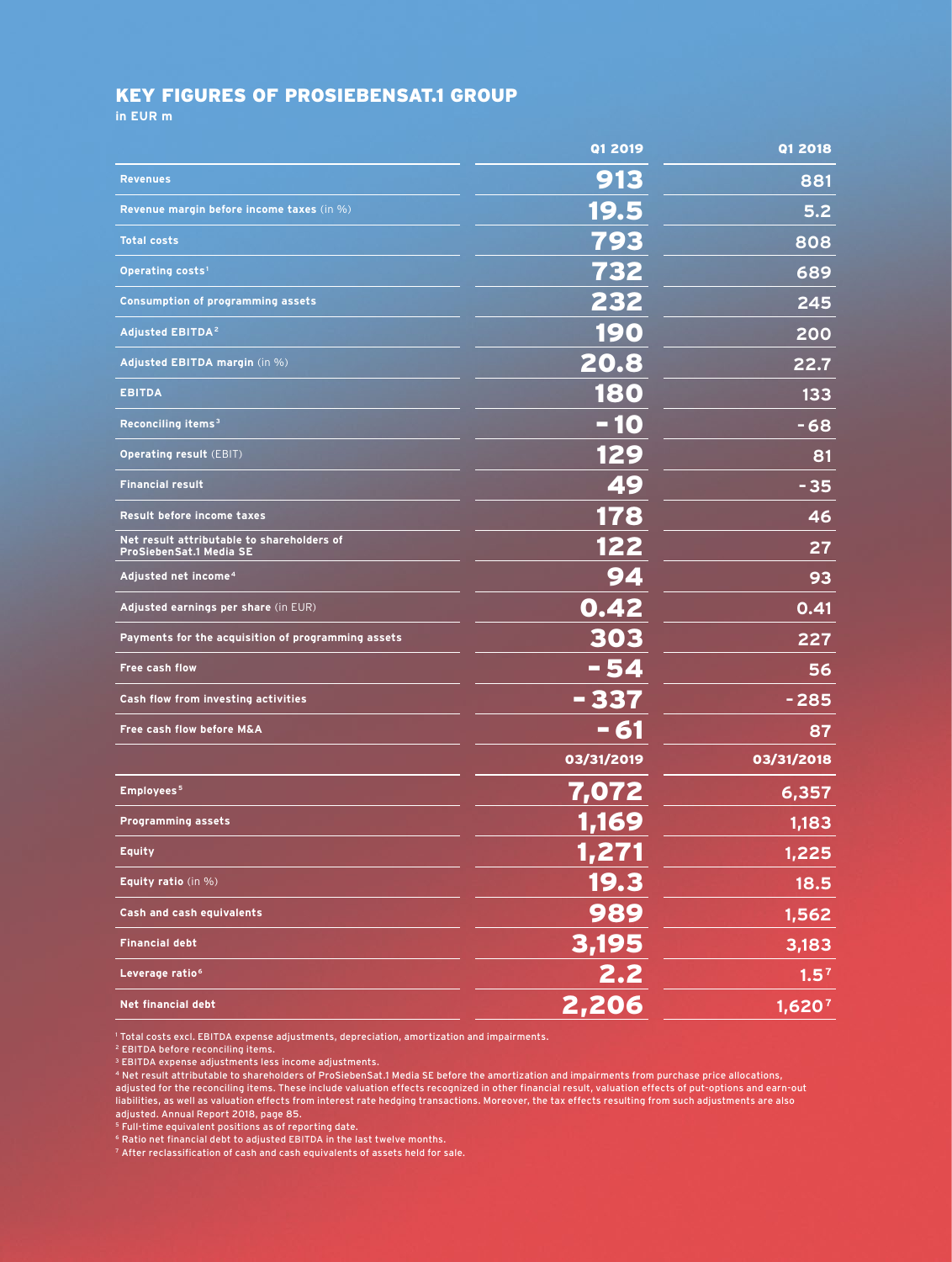#### 2 \_ [Key Figures of ProSiebenSat.1 Group](#page-1-0)

# [GROUP INTERIM MANAGEMENT REPORT](#page-3-0)

- **[At a Glance](#page-3-0)**
- **[Significant Events](#page-4-0)**
- **[Business Performance of ProSiebenSat.1 Group](#page-5-0)**
- [Group Environment](#page-5-0)
- $8 \perp$  [Group Earnings](#page-7-0)
- 10  $\equiv$  [Business Development of the Segments](#page-9-0)
- [Group Financial Position and Performance](#page-11-0)
- **[Risk and Opportunity Report](#page-16-0)**
- **[Outlook](#page-17-0)**
- 18 Euture Business and Industry Environment
- 19 \_ [Company Outlook](#page-18-0)

# **[INTERIM CONSOLIDATED FINANCIAL STATEMENTS](#page-19-0)**

- **[Income Statement](#page-19-0)**
- **[Statement of Comprehensive Income](#page-20-0)**
- **[Statement of Financial Position](#page-21-0)**
- **[Cash Flow Statement](#page-22-0)**
- **[Statement of Changes in Equity](#page-23-0)**
- **[Financial Calendar](#page-24-0)**
- **[Editorial Information](#page-24-0)**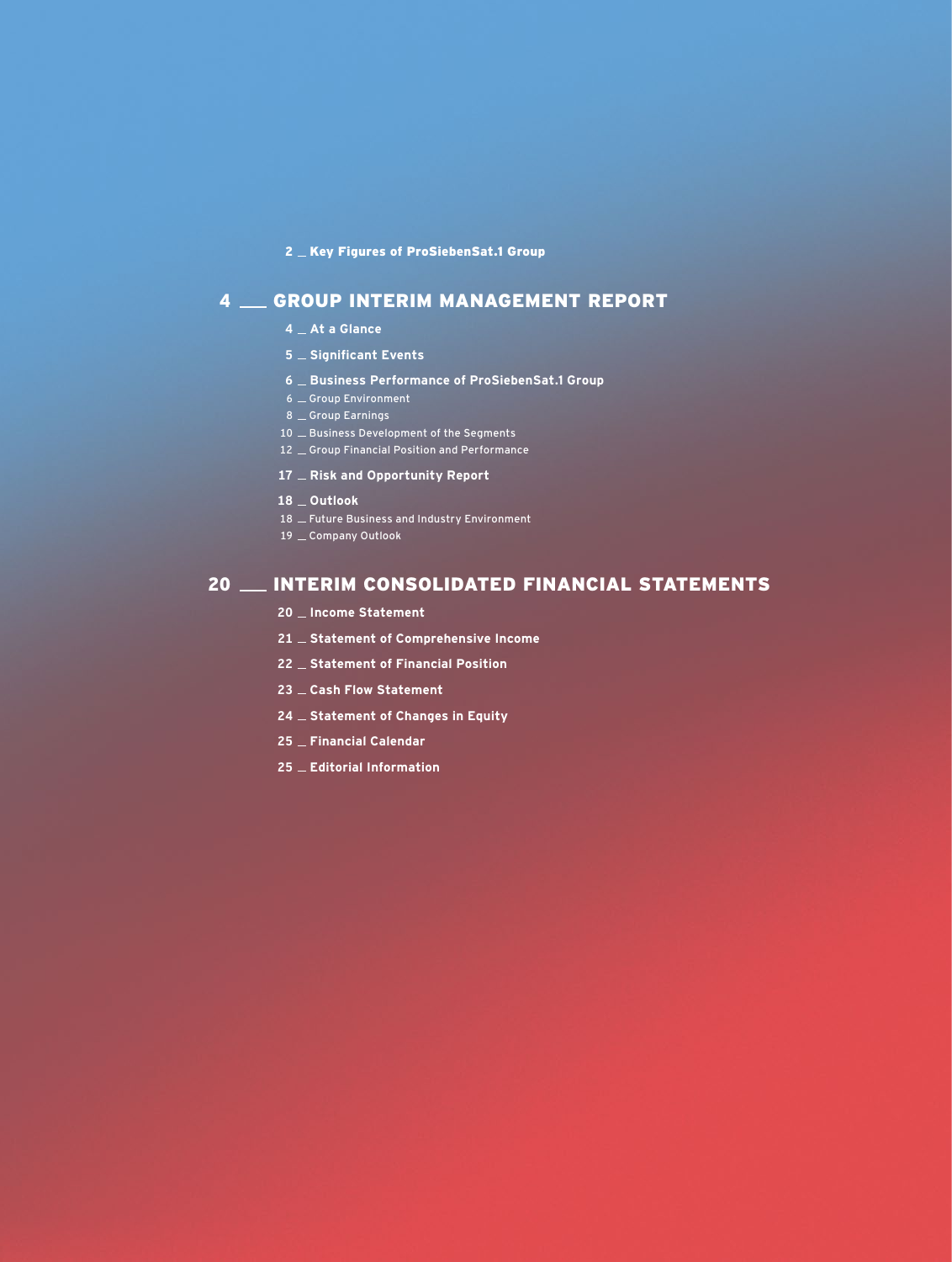# <span id="page-3-0"></span>GROUP INTERIM MANAGEMENT REPORT

# AT A GLANCE

ProSiebenSat.1 Group is driving the digital transformation forward emphatically and uniting leading entertainment brands with a high-growth commerce business under one roof. In addition, the Group is achieving global success with the production and distribution business Red Arrow Studios. The Group's revenue base is therefore widely diversified. Over the next around five years, ProSiebenSat.1 Group intends to further increase the digital business' share in revenues to 50% (Q1 2018: 30%).

The Group had a positive start into 2019: Consolidated revenues rose by 4% to EUR 913 million in the first quarter of 2019 (previous year: EUR 881 million). The Content Production & Global Sales and Commerce segments both grew by a double-digit percentage and more than compensated for the expected decline in revenues in the Entertainment segment. However, the adjusted EBITDA declined. This was the effect of lower advertising revenues. With this development, the first quarter business performance is in line with the full-year targets 2019 which the Group presented in March.

At the core of our acitivities we will continue to provide best entertainment that people love and commerce offerings that people need. In everything we do, we want to be as close to the consumers as possible and to delight people — with the right offers at the right time, no matter where. This success is decisively shaped by our employees. In the first quarter of 2019, ProSiebenSat.1 Group had 7,072 employees (previous year: 6,357), calculated on the basis of full-time equivalents; the higher number of employees mainly results from acquisitions and the expansion of the digital portfolio.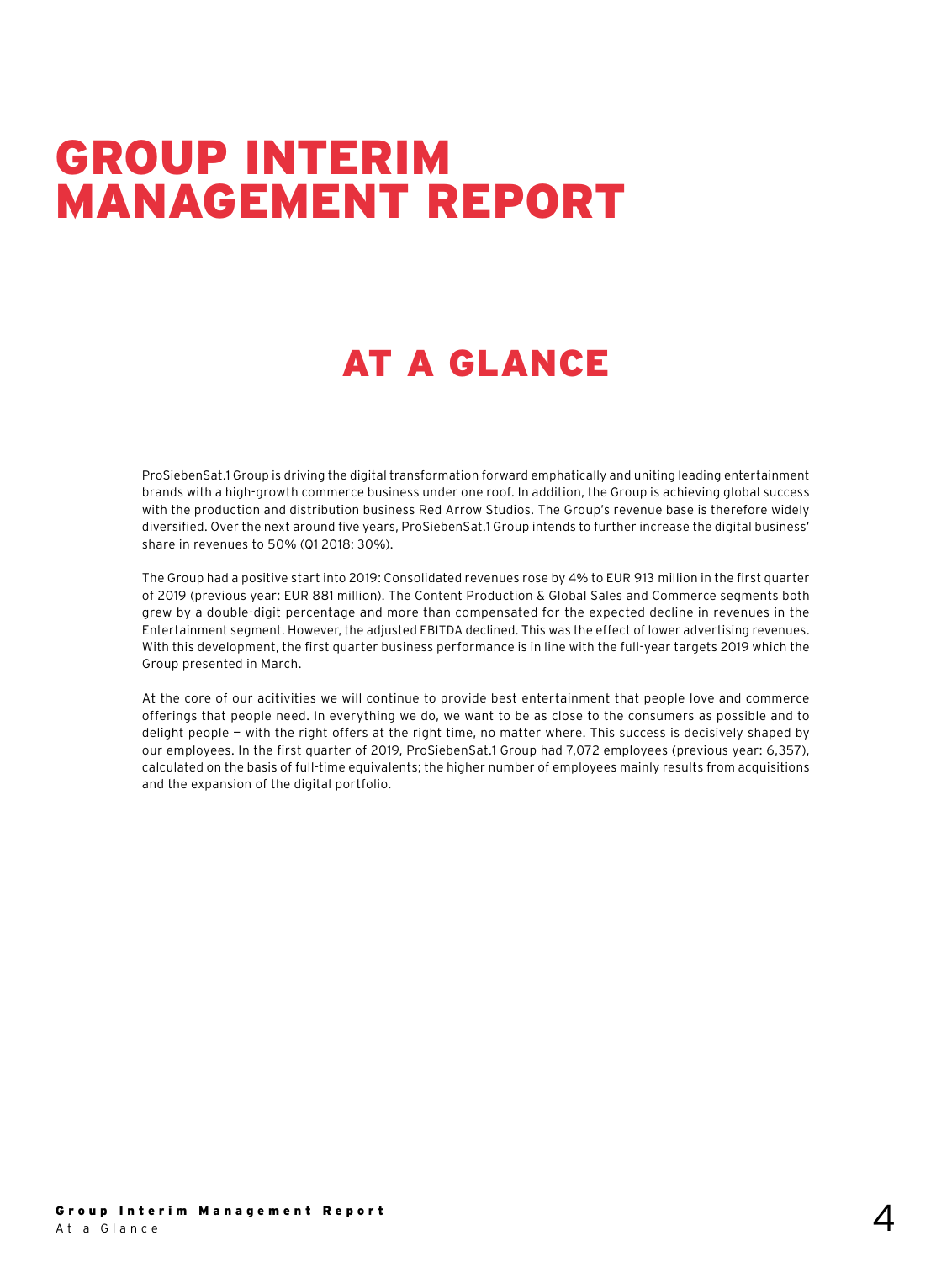# SIGNIFICANT EVENTS

<span id="page-4-0"></span>ProSiebenSat.1 Group regularly analyzes its portfolio and assesses possible growth and synergy potential. This strategy includes portfolio expansions, company disposals and investments in promising growth areas. In this context, the following events were significant in the first quarter of 2019:

- \_ Effective as of February 21, 2019, General Atlantic PD GmbH, Munich ("General Atlantic"), contributed its 41.6% stake in Marketplace GmbH, Berlin ("Marketplace"), to NCG - NUCOM GROUP SE, Unterföhring ("NuCom Group") by way of a capital increase. General Atlantic has been a growth investor in NuCom Group since 2018; as of the reporting date on December 31, 2018, NuCom Group also held a 41.6% interest in Marketplace. At the same time, NuCom Group acquired 10.5% of the shares from other shareholders of Marketplace. The newly resulting total stake of NuCom Group and the shares held by the remaining minority shareholders were contributed affective as of February 21, 2019 to the newly founded be Around Holding GmbH, Berlin ("be Around"). After this contribution, 94.0% of the voting rights and 80.0% of the capital of be Around are attributed to NuCom Group. The overall transaction is based on a purchase price of about EUR 130 million. General Atlantic's stake in NuCom Group thus increased from 25.1% to 28.4%. be Around operates Aroundhome (formerly Käuferportal), Germany's largest online broker for products and services related to the home.
- \_ By agreement of January 18, 2019, and effective as of March 1, 2019, ProSiebenSat.1 Group sold all its shares in Pluto Inc., Delaware, USA ("Pluto"), to Viacom Inc., New York, USA ("Viacom"). This occurred due to an existing drag-along right. Pluto operates a global video service and free OTT television service (over-the-top) in the USA. The transaction resulted in a cash inflow of EUR 30 million. Since the acquisition of the shares in 2016, Pluto had been included in the consolidated financial statements of ProSiebenSat.1 Group as an associated company using the equity method under IAS 28, because in addition to financial investment, the Group was also represented in the company's management body, affording it considerable influence. The investment was allocated to the Entertainment segment.  $\rightarrow$  [Group Earnings, page 8](#page-7-1)
- By agreement of February 18, 2019, and effective as of February 22, 2019, SevenVentures GmbH, Unterföhring, a subsidiary allocated to the Entertainment segment, acquired approximately 14% of the voting shares in Friday Insurance S.A., Luxembourg ("Friday"), as part of a media-for-equity transaction. The purchase price totaled EUR 30 million. As an independent company with a European insurance license, Friday offers innovative insurance products in Germany.

<span id="page-4-1"></span>**For further information on the above transactions, please refer to the**  Annual Report 2018 from page 228 (Notes, Note 37 "Events after the reporting period")**. Information on personnel changes in the Executive Committee of ProSiebenSat.1 Media SE, which we communicated on February 19, 2019, is also available here.** 

ProSiebenSat.1 Group pursues an active financial management and exploited the attractive environment on the financial markets. As a significant event after the end of the reporting period, in April 2019 the Group extended the maturity of the syndicated credit agreement consisting of a term loan and a revolving credit facility until April 2024. > [Borrowings and Financing Structure, page 12](#page-11-1)

**Due to rounding, it is possible that the individual figures in this Quarterly Statement do not add up exactly to the totals shown and that percentage figures given do not reflect exactly the absolute figures to which they relate.**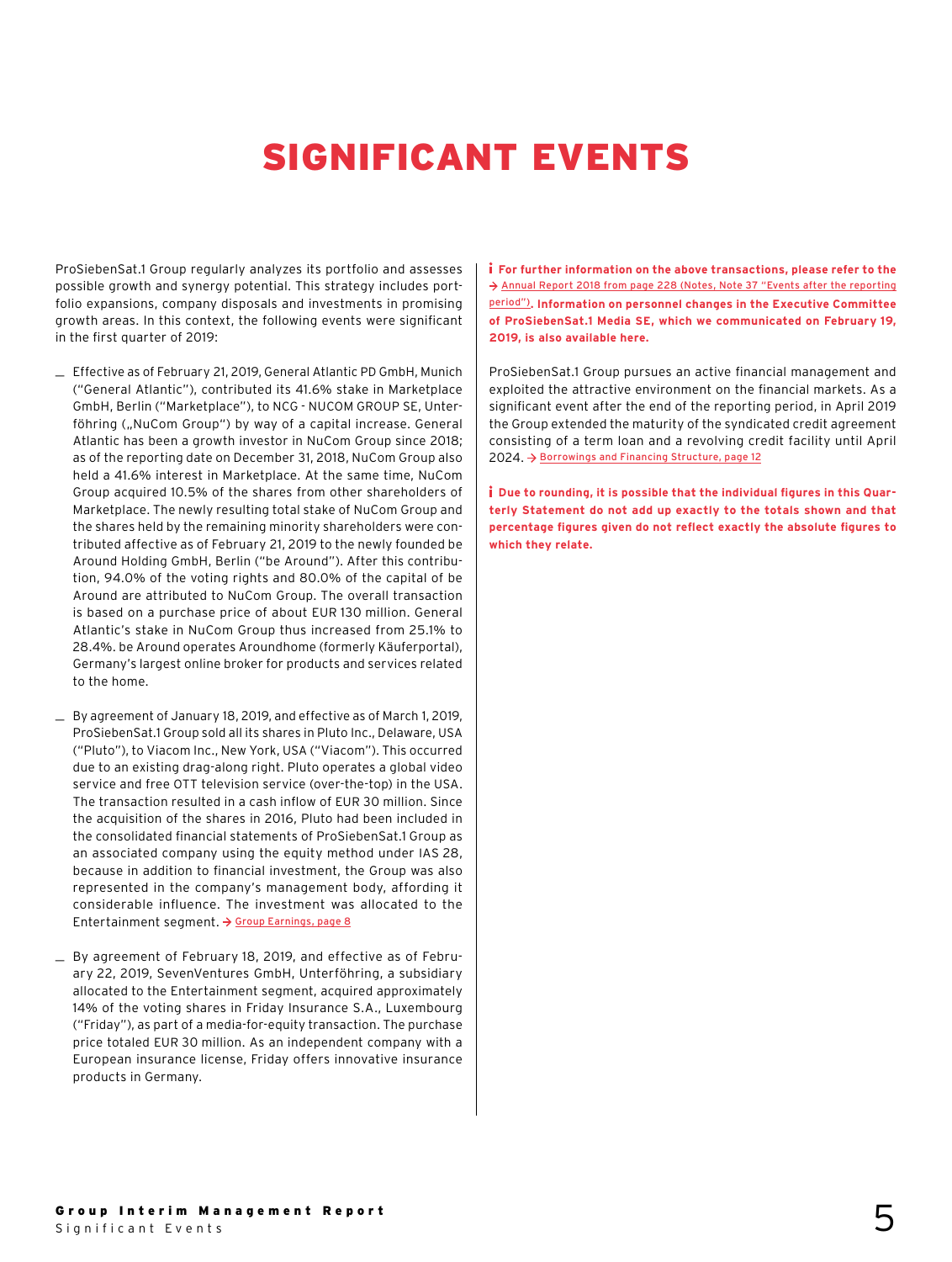# <span id="page-5-0"></span>BUSINESS PERFORMANCE OF PROSIEBENSAT.1 GROUP

## GROUP ENVIRONMENT

### <span id="page-5-1"></span>Economic Development

The German economy's growth lost momentum in 2018. Besides the ongoing problems in the automotive sector, the development of gross domestic product (GDP) is chiefly being marred by the weak global economy. In 2018 as a whole, economic growth was mainly driven by the domestic economy and by private consumption, which benefited from substantial income increases. This trend is likely to continue in the first quarter of 2019.  $\rightarrow$  Fig. 01

According to preliminary information from the Federal Statistical Office, retail revenues grew by 3.9% in real terms from January to February 2019; they account for around a third of private consumption. The online and mail order business developed particularly dynamically (+8.0% in real terms). The strong construction sector is also likely to provide growth stimulus. In the first quarter of 2019, the Joint Economic Analysis Group therefore expects slight growth again, but the momentum of GDP will remain limited. → [Risk and Opportunity Report, page 17](#page-16-1)

#### 01 / DEVELOPMENT OF GROSS DOMESTIC PRODUCT IN GERMANY in %, change vs. previous quarter



Adjusted for price, seasonal and calendar effects. **Sources:** Destatis, Joint Economic Forecast, Spring 2019. / **e:** estimate

### Sector-Specific Development

ProSiebenSat.1 Group is consistently linking its television business to digital entertainment media and thus expanding its total reach. Together with AGF, ProSiebenSat.1 Group is working on the market launch of a convergent total reach metric for TV and digital with daily data. These new indicators will account for altered media usage. In the last few years, digitalization has extended the range of media usage: The once strong ties between content and end devices are increasingly coming undone, so the lines between different media are blurring. Linear television is now independent of the TV set. The same content is consumed via various channels on different devices; entertainment devices like smartphones and tablets are used in addition to the TV set. The associated overlaps between the various forms of use can be presented with the reach metric "total reach." As the next step, this reach is to be made addressable so that advertising can be tailored to the respective viewers in an optimum manner (smart reach). Annual Report 2018, page 99ff and page 126ff

### <span id="page-5-2"></span>Development of the Advertising Market

After the German TV advertising market drew little benefit from the solid growth of private consumption in 2018, investments in TV advertising continued to decline at the start of the year due to the uncertainty over macroeconomic developments. There were also sector-specific effects, such as changed video usage and the growing significance of global digital corporations. This is not only affecting the German TV advertising market, but is also tending to affect the entire European advertising industry.

According to Nielsen Media Research, gross TV advertising investment in Germany fell by 2.1% to EUR 3.59 billion in the first quarter of 2019 (previous year: EUR 3.66 billion). At the same time, TV has the greatest relevance in comparison to other media: 48.6% of gross advertising investment went on TV advertising (previous year: 49.0%). Online advertising accounted for 11.1% (previous year: 10.7%).  $\rightarrow$  [Fig. 02](#page-6-0)

ProSiebenSat.1 Group is the market leader in the German TV advertising market. According to Nielsen Media Research, the Group achieved a market share of 37.7% (previous year: 38.8%). This equates to gross TV advertising revenues of EUR 1.35 billion (previous year: EUR 1.42 billion).  $\rightarrow$  [Fig. 03](#page-6-0)

 Nielsen Media Research provides important indicators for assessing the advertising market's development. However, the data are collected on a gross basis. This means that they do not take account of discounts, self-promotion or agency commission; in addition, the data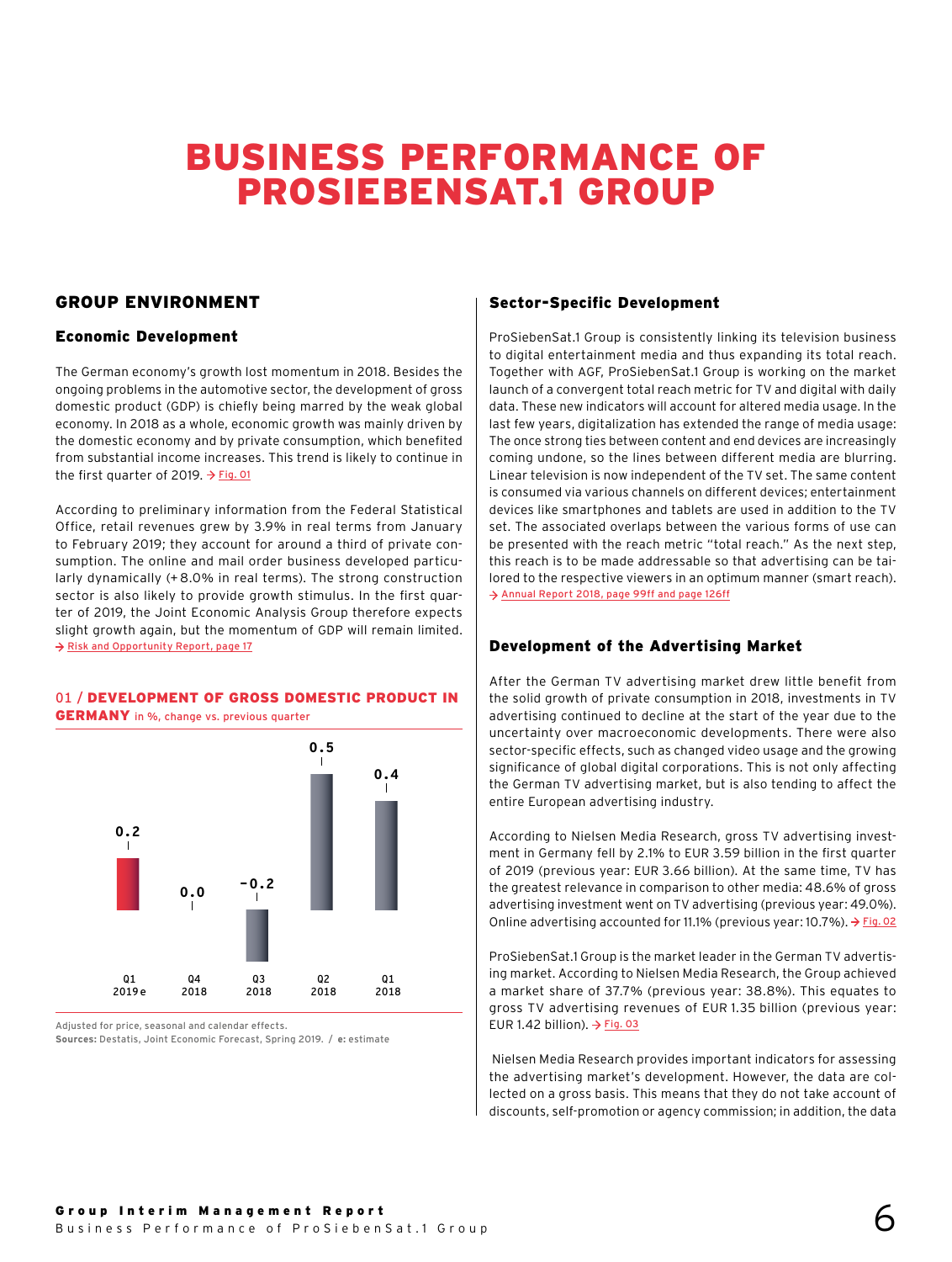<span id="page-6-0"></span>also include TV spots from media-for-revenue-share and media-forequity transactions. Furthermore, major digital players from the US such as Google and Facebook are not reflected in the Nielsen figures and therefore do not represent the entire gross market.

From ProSiebenSat.1 Group's perspective, the TV advertising market developed noticeably below the previous year's level on a net basis in the first quarter of 2019. Besides the general development of the market, the late Easter also had an effect on the advertising industry's investment behavior.  $\rightarrow$  [Future Business and Industry Environment, page 18](#page-17-1)





**Source:** Nielsen Media Research.

#### 03 / MARKET SHARES GERMAN GROSS ADVERTISING MARKET in %, Q1 2018 figures in parentheses



**Source:** Nielsen Media Research.

#### 04 / TV ADVERTISING MARKETS IN GERMANY, AUSTRIA AND SWITZERLAND ON A GROSS BASIS in %

|             | Development of<br>the TV advertising<br>market in Q1 2019<br>(Change against<br>previous year) | <b>Market shares</b><br>ProSiebenSat.1<br>Q1 2019 | <b>Market shares</b><br>ProSiebenSat.1<br><b>Q1 2018</b> |
|-------------|------------------------------------------------------------------------------------------------|---------------------------------------------------|----------------------------------------------------------|
| Germany     | $-2.1$                                                                                         | 37.7                                              | 38.8                                                     |
| Austria     | $-2.1$                                                                                         | 45.3                                              | 43.6                                                     |
| Switzerland | 2.8                                                                                            | 26.7                                              | 27.8                                                     |

**Germany:** Nielsen Media Research, gross, January–March.

**Austria:** Media Focus, gross, January–March.

**Switzerland :** Media Focus, gross, January–March, the market shares relate to the German-speaking part of Switzerland.

Advertising budgets for in-stream video ads developed dynamically: In the first quarter of 2019, the market volume in Germany increased by 27.6% to EUR 155.3 million gross (previous year: EUR 121.7 million). By selling in-stream video ads, which are shown online before, after or during a video stream, ProSiebenSat.1 Group generated gross revenues of EUR 74.2 million in the first quarter of 2019 (previous year: EUR 54.1 million). This corresponds to a year-on-year increase of 37%. The market share therefore, rose from 44.5% to 47.8%.

Overall, investments in online advertising forms in Germany increased by 2.5% to EUR 821.8 million in the reporting period (previous year: EUR 802.0 million). This allowed the Group to increase its gross revenues by 17.0% to EUR 88.1 million in the first quarter of 2019 (previous year: EUR 75.3 million). In addition to in-stream videos, the online advertising market also includes display ads such as traditional banners and buttons. The official Nielsen Media Research online advertising statistics only include advertisement that is displayed on the websites of the Circle of Online Marketers (OVK). No data is available for advertising on digital platforms such as Google/YouTube, Facebook, or Amazon, as these providers do not report their gross revenues to Nielsen Media Research.

### Development of Audience Shares and User Numbers

In Germany, the Group increased its combined audience share among 14- to 49-year-olds to 27.9% in the first quarter of 2019 (previous year: 26.8%). Thereby the larger stations ProSieben and kabel eins performed positively and also the smaller and still comparatively new stations increased their audience shares. The stations RTL, VOX, n-tv, Super RTL, NITRO, and RTLplus, which are marketed by IP Deutschland, had a market share of 26.3% in the first quarter of 2019 (previous year: 25.7%).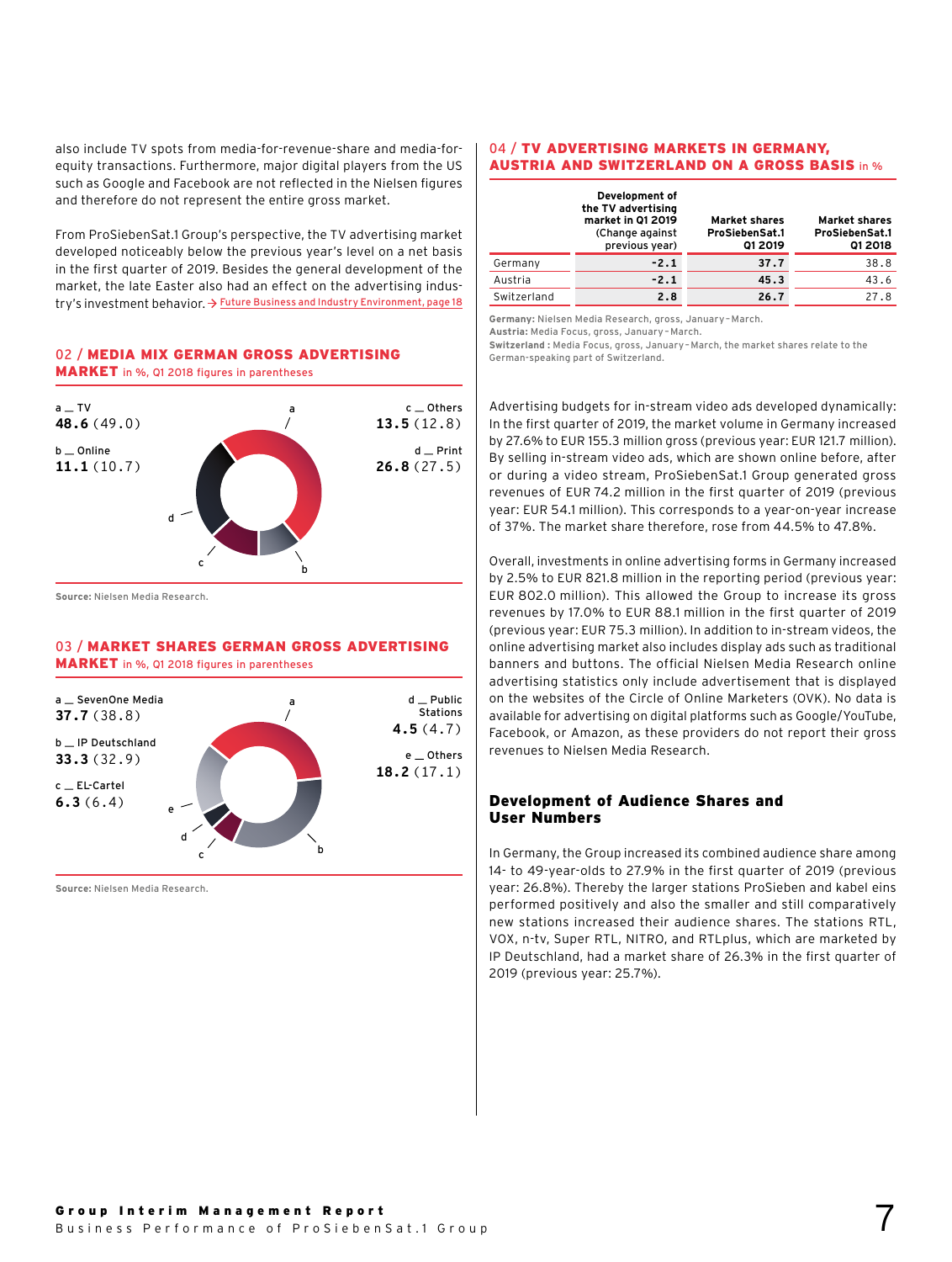#### <span id="page-7-0"></span>05 / AUDIENCE SHARES OF PROSIEBENSAT.1 GROUP in %

|             | Q1 2019 | 01 2018 |
|-------------|---------|---------|
| Germany     | 27.9    | 26.8    |
| Austria     | 26.9    | 28.2    |
| Switzerland | 18.0    | 175     |

**Germany:** ProSiebenSat.1 Group: SAT.1, ProSieben, kabel eins, sixx, SAT.1 Gold, ProSieben MAXX, kabel eins Doku AGF in cooperation with GfK| videoSCOPE 1.1|market standard: TV | prepared on April 5, 2019; target group: 14–49.

**Austria:** AGTT/GfK TELETEST; Evogenius Reporting; January 1, 2018-March 31, 2019; weighted for number of people; including VOSDAL/time-shift; standard, target group:  $12 - 49.$ 

**Switzerland:** Figures are based on 24 hours (Mon–Sun). SAT.1 Schweiz, ProSieben Schweiz, kabel eins Schweiz, sixx Schweiz, SAT.1 Gold Schweiz, ProSieben MAXX Schweiz, Puls 8 (since October 8, 2015); advertising-relevant target group: 15–49; market shares relate to German-speaking Switzerland; total signal; source: Mediapulse TV Panel.

In recent years, ProSiebenSat.1 Group has launched four new special interest stations in Germany, namely sixx, SAT.1 Gold, ProSieben MAXX and kabel eins Doku, and thus extended its lead in the advertising market. Today, ProSiebenSat.1 Group has seven brands in its principal revenue market, which complement each other synergistically and address different viewer groups. In addition, the Group has a complementary profile with various advertising-financed free TV stations in Austria and Switzerland.  $\rightarrow$  Fig. 05

In addition to increasingly specific, targeted approaches to viewers and the sale of advertising spots, ongoing digitalization is opening up new revenue models for the TV business. The distribution of programs in high definition (HD) is one example. In Germany, ProSiebenSat.1 HD stations were able to increase the number of users to 9.7 million in the first quarter of 2019 (previous year: 8.9 million). The Group also broadcasts its programs in HD quality in Austria and Switzerland.

A further essential component of ProSiebenSat.1 Group's portfolio is the digital studio Studio71. It concentrates the broadcasting group's digital content offerings and generated over 9.0 billion video views per month worldwide in the first quarter of 2019 (previous year: 8.1 billion video views).

# <span id="page-7-1"></span>GROUP EARNINGS

#### 06 / SELECTED KEY FIGURES OF PROSIEBENSAT.1 GROUP in EUR m

|                                                                       | 01 2019 | 01 2018 |
|-----------------------------------------------------------------------|---------|---------|
| Revenues                                                              | 913     | 881     |
| Total costs                                                           | 793     | 808     |
| Operating costs                                                       | 732     | 689     |
| Operating result (EBIT)                                               | 129     | 81      |
| Adjusted EBITDA                                                       | 190     | 200     |
| Reconciling items                                                     | $-10$   | -68     |
| EBITDA                                                                | 180     | 133     |
| Financial result                                                      | 49      | $-35$   |
| Result before income taxes                                            | 178     | 46      |
| Income taxes                                                          | $-57$   | $-16$   |
| Net result                                                            | 121     | 30      |
| Net result attributable to shareholders of<br>ProSiebenSat.1 Media SE | 122     | 27      |
| Adjusted net income                                                   | 94      | 93      |

In the first quarter of 2019, ProSiebenSat.1 Group increased **revenues** by 4% to EUR 913 million (previous year: EUR 881 million); adjusted for consolidation and currency effects, revenues increased by 3%. The Content Production & Global Sales and Commerce segments both grew by a double-digit percentage and more than compensated for the expected decline in revenues in the Entertainment segment. Thereby the Group grew both, organically and as a result of acquisitions to expand the digital portfolio.  $\rightarrow$  [Business Development of the Segments, page 10](#page-9-1)

The main reason for the revenue decline in the Entertainment segment was the development of TV advertising revenues, which were down year-on-year. Against this backdrop, the share of the non-advertising business increased to 44% in the first quarter of 2019 (previous year: 40%). ProSiebenSat.1 Group's objective is to generate additional revenues beyond the traditional TV advertising business and above all to successively increase the share of the digital business. → Annual Report 2018, page 170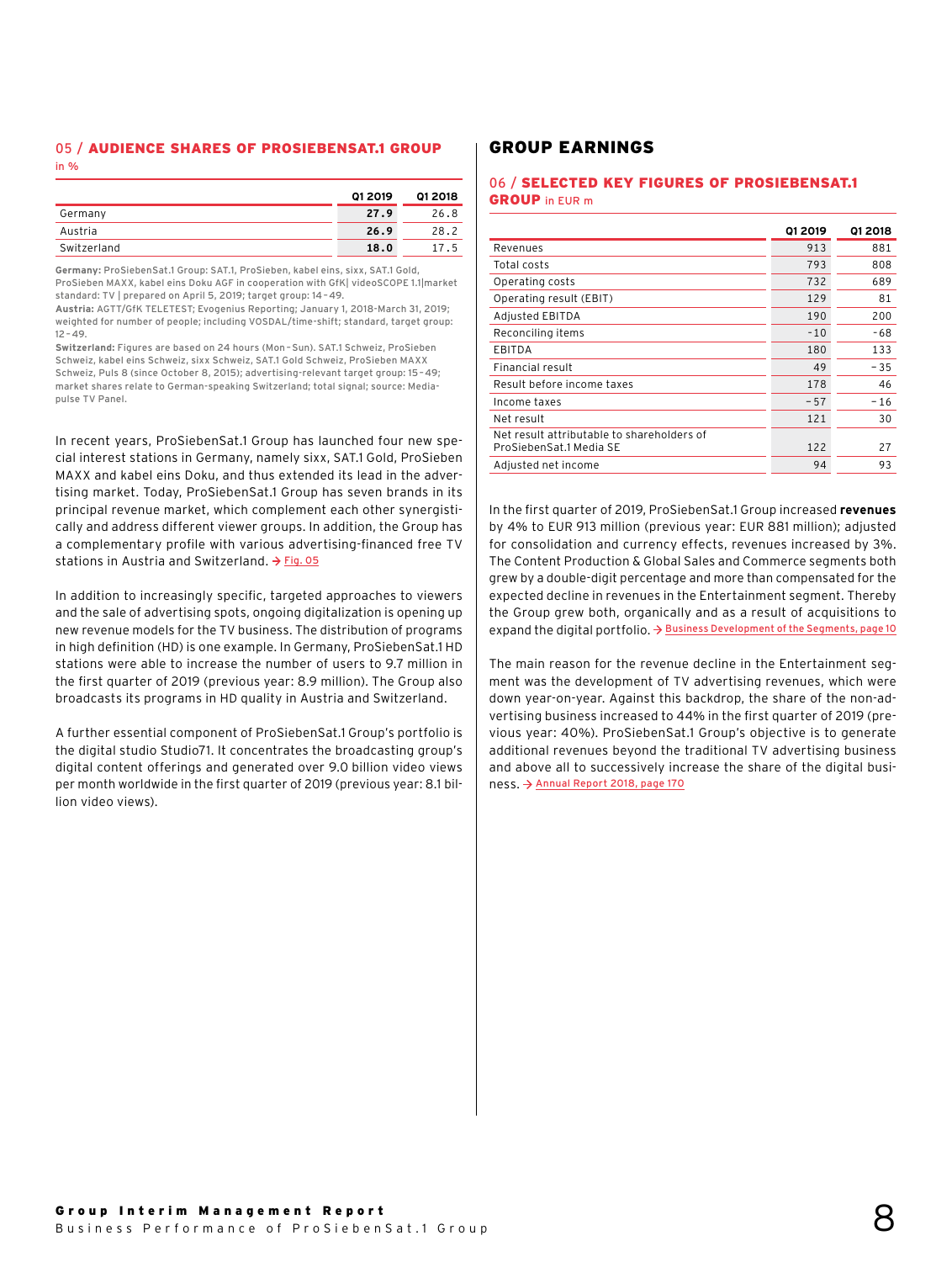#### 07 / TOTAL COSTS in EUR m



**Cost of sales Selling expenses Administrative expenses** Other operating expenses

**Total costs** declined by 2% to EUR 793 million (previous year: EUR 808 million). The decline is based on lower administrative expenses (– 35% or EUR 69 million year-on-year) and reflects the Group's measures to increase efficiency. The previous year's figure is also dominated by higher reconciling items in connection with restructuring measures. The aim is to leverage synergies, streamline structures and increase the pooling of resources by making the portfolio more closely interconnected. This also includes reorganizing the holding structure as the logical continuation of the three-pillar strategy. In this context, personnel expenses declined by 14% or EUR 29 million to EUR 173 million in the first quarter of 2019.  $\rightarrow$  Fig. 07

Despite the growth in revenues, **adjusted EBITDA** fell by 5% or EUR 11 million to EUR 190 million. This is due to higher operating costs, which amounted to EUR 732 million (+6% or EUR -43 million).  $\rightarrow$  Fig. 08 In addition to a revenue-driven cost increase in the Content Production & Global Sales and Commerce segments, this year-on-year increase is attributable partly to investments especially in the Entertainment segment. These included investments in local content, the expansion of digital plattforms and an improved monetization of reach. The corresponding **adjusted EBITDA margin** was 20.8% (previous year: 22.7%). The margin declined because of the different cost and earnings structures of the individual segments.

# 08 / RECONCILIATION OF OPERATING COSTS

in EUR m

|                                                         | Q1 2019 | 01 2018 |
|---------------------------------------------------------|---------|---------|
| Total costs                                             | 793     | 808     |
| EBITDA expense adjustments                              | 10      | 68      |
| Depreciation, amortization and impairments <sup>1</sup> | 51      | 51      |
| <b>Operating costs</b>                                  | 732     | 689     |

1 Of other intangible and tangible assets.

**EBITDA** grew significantly by 36% or FUR 47 million to 180 million in the first quarter of 2019 and is characterized by lower reconciling items. At minus EUR 10 million, these were significantly lower than in the previous year (previous year: EUR –68 million) and comprised the following:  $\rightarrow$  Fig. 09 Expenses from reorganizations fell by EUR 53 million to EUR 8 million. The high previous year's figure of EUR 61 million resulted from the implementation of the three-pillar strategy and especially from restructuring measures. These primarily concerned the Entertainment portfolio. Expenses of EUR 3 million resulted from M&A projects in the first quarter of 2019 (previous year: EUR 4 million), which were likewise primarily attributable to the Entertainment segment. Other EBITDA effects amounted to EUR 1 million (previous year: EUR – 3 million). This item mainly includes fair value adjustments of share-based payments of EUR 2 million (previous year: EUR – 2 million).

#### 09 / RECONCILIATION OF ADJUSTED EBITDA in EUR m

|                                                         | Q1 2019 | 01 2018 |
|---------------------------------------------------------|---------|---------|
| Result before income taxes                              | 178     | 46      |
| Financial result                                        | 49      | $-35$   |
| <b>Operating result (EBIT)</b>                          | 129     | 81      |
| Depreciation, amortization and impairments <sup>1</sup> | $-51$   | $-51$   |
| thereof from purchase price allocations                 | $-12$   | $-12$   |
| <b>EBITDA</b>                                           | 180     | 133     |
| Reconciling items <sup>2</sup>                          | $-10$   | $-68$   |
| <b>Adjusted EBITDA</b>                                  | 190     | 200     |

1 Of other intangible and tangible assets.

<sup>2</sup> EBITDA expense adjustments of EUR 10 million (previous year: EUR 68 million) less income adjustments of EUR 0 million (previous year: EUR 0 million).

The **financial result** improved to EUR 49 million (previous year: EUR – 35 million). This is mainly attributable to the positive development of the other financial result, which amounted to EUR 67 million (previous year: EUR – 10 million). This includes impairments and reversals of impairment on financial assets, which increased to EUR 77 million in the first quarter of 2019 (previous year: EUR –9 million). These result in particular from the reversals of impairment on the shares in Pluto of EUR 22 million and from the reassessment of the shares, accounted for using the equity method, in Marketplace (EUR 27 million) in connection with the increase in the share and full consolidation of the newly founded be Around. EUR 16 million is attributable to the reassessment of put options; the largest individual item was the valuation of shares in digital studio Studio71. In addition, there are valuation effects from earn-out liabilities of EUR 13 million.  $\rightarrow$  [Significant Events, page 5](#page-4-1)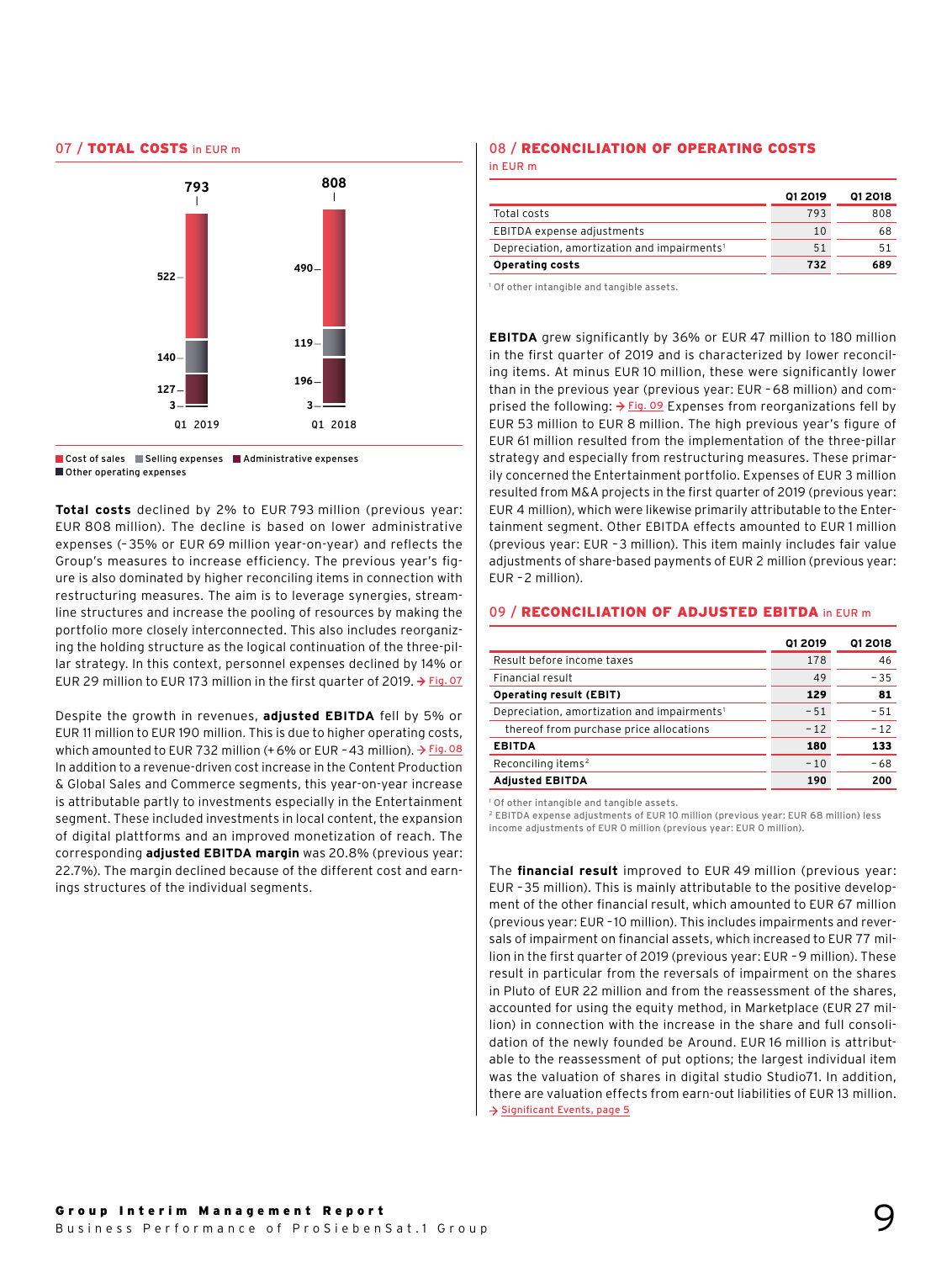<span id="page-9-0"></span>In addition to the other financial result, lower interest expenses led to an improvement in the financial result. This is based on the subsequent recognition of the tax deductibility of advance payments in connection with the syndicated loan from 2007, which results in interest income of EUR 5 million and tax income of EUR 3 million. In total, the interest result amounted to minus EUR 10 million (previous year: EUR – 23 million). The result from investments accounted for using the equity method came to minus EUR 8 million (previous year: EUR - 2 million).  $\rightarrow$  [Significant Events, page 5](#page-4-1)

The developments described resulted in an increase of **the result before income taxes** to EUR 178 million (previous year: EUR 46 million). Income taxes amounted to EUR 57 million (previous year: EUR 16 million) with a tax rate of 32.0% (previous year: 34.5%). The **net result** likewise increased considerably, reaching EUR 121 million (previous year: EUR 30 million). The net result attributable to shareholders of ProSiebenSat.1 Media SE increased by EUR 95 million to EUR 122 million.  $\rightarrow$  Fig. 10

# 10 / RECONCILIATION OF ADJUSTED NET INCOME

in EUR m

|                                                                                                                 | 01 2019        | 01 2018 |
|-----------------------------------------------------------------------------------------------------------------|----------------|---------|
| Net result attributable to shareholders of<br>ProSiebenSat.1 Media SE                                           | 122            | 27      |
| Other EBITDA adjustments                                                                                        | 10             | 68      |
| Depreciation, amortization and impairments from<br>purchase price allocations <sup>1</sup>                      | 13             | 11      |
| Impairments on other financial assets                                                                           | $\overline{c}$ | 6       |
| Reversal of impairment, reassessment and income<br>from the sale accounted for using the equity<br>method       | $-49$          | 0       |
| Valuation effects of put-options and earn-out<br>liabilities                                                    | $-26$          | 6       |
| Subsequent valuation effects relating to strategic<br>realignments of business units in the financial<br>result | 4              | - / -   |
| Valuation effects from interest rate hedging<br>transactions                                                    | $-1$           | 0       |
| Reassessment of tax risks                                                                                       | $-/-$          | 6       |
| Other effects                                                                                                   | $-/-$          | $-2$    |
| Tax effects                                                                                                     | 14             | $-26$   |
| Minority interests                                                                                              | 4              | $-2$    |
| <b>Adjusted net income</b>                                                                                      | 94             | 93      |

<sup>1</sup> Incl. effects on associates consolidated using the equity method.

**Adjusted net income** was up 1% year-on-year and amounted to EUR 94 million (previous year: EUR 93 million). This item is adjusted for the above reconciling items, including the effects recognized in the other financial result as well as the expenses resulting from restructuring and portfolio measures. Basic adjusted earnings per share amounted to EUR 0.42 (previous year: EUR 0.41).

# 11 / RECONCILIATION OF THE INCOME STATEMENT

| ______ |  |
|--------|--|

|                                                                       | Q1 2019<br><b>IFRS</b> | Adjust-<br>ments | 01 2019<br>adjusted |
|-----------------------------------------------------------------------|------------------------|------------------|---------------------|
| Revenues                                                              | 913                    | $-/-$            | 913                 |
| Total costs                                                           | $-793$                 | $-22$            | $-771$              |
| thereof operating costs                                               | $-732$                 | $-/-$            | $-732$              |
| thereof depreciation, amortization<br>and impairments                 | $-51$                  | $-13$            | $-39$               |
| Other operating income                                                | 9                      | $-/-$            | 9                   |
| <b>Operating result (EBIT)</b>                                        | 129                    | $-22$            | 151                 |
| <b>Financial result</b>                                               | 49                     | 69               | $-19$               |
| Result before income taxes                                            | 178                    | 46               | 131                 |
| Income taxes                                                          | $-57$                  | $-14$            | $-43$               |
| <b>NET RESULT</b>                                                     | 121                    | 32               | 89                  |
|                                                                       |                        |                  |                     |
| Net result attributable to shareholders<br>of ProSiebenSat.1 Media SE | 122                    | 28               | 94                  |
| Net result attributable to<br>non-controlling interests               | $-1$                   | $\overline{4}$   | $-5$                |
|                                                                       |                        |                  |                     |
| Result before income taxes                                            | 178                    | 46               | 131                 |
| <b>Financial result</b>                                               | 49                     | 69               | $-19$               |
| <b>Operating result (EBIT)</b>                                        | 129                    | $-22$            | 151                 |
| Depreciation, amortization and<br>impairments                         | $-51$                  | $-13$            | $-39$               |
| thereof from purchase price<br>allocations                            | $-12$                  | $-12$            | $-/-$               |
| <b>EBITDA</b>                                                         | 180                    | $-10$            | 190                 |

ProSiebenSat.1 Group also uses non-IFRS figures in the form of adjusted net income (1) and adjusted EBITDA (2). At the beginning of financial year 2017, ProSiebenSat.1 Group published a full income statement adjusted for certain influencing factors. This publication takes into account the development of reporting practices for non-IFRS figures and more stringent regulatory transparency requirements in this area.

# <span id="page-9-1"></span>BUSINESS DEVELOPMENT OF THE SEGMENTS

#### 12 / REVENUE SHARE BY SEGMENT in %, 2018 figures in parentheses

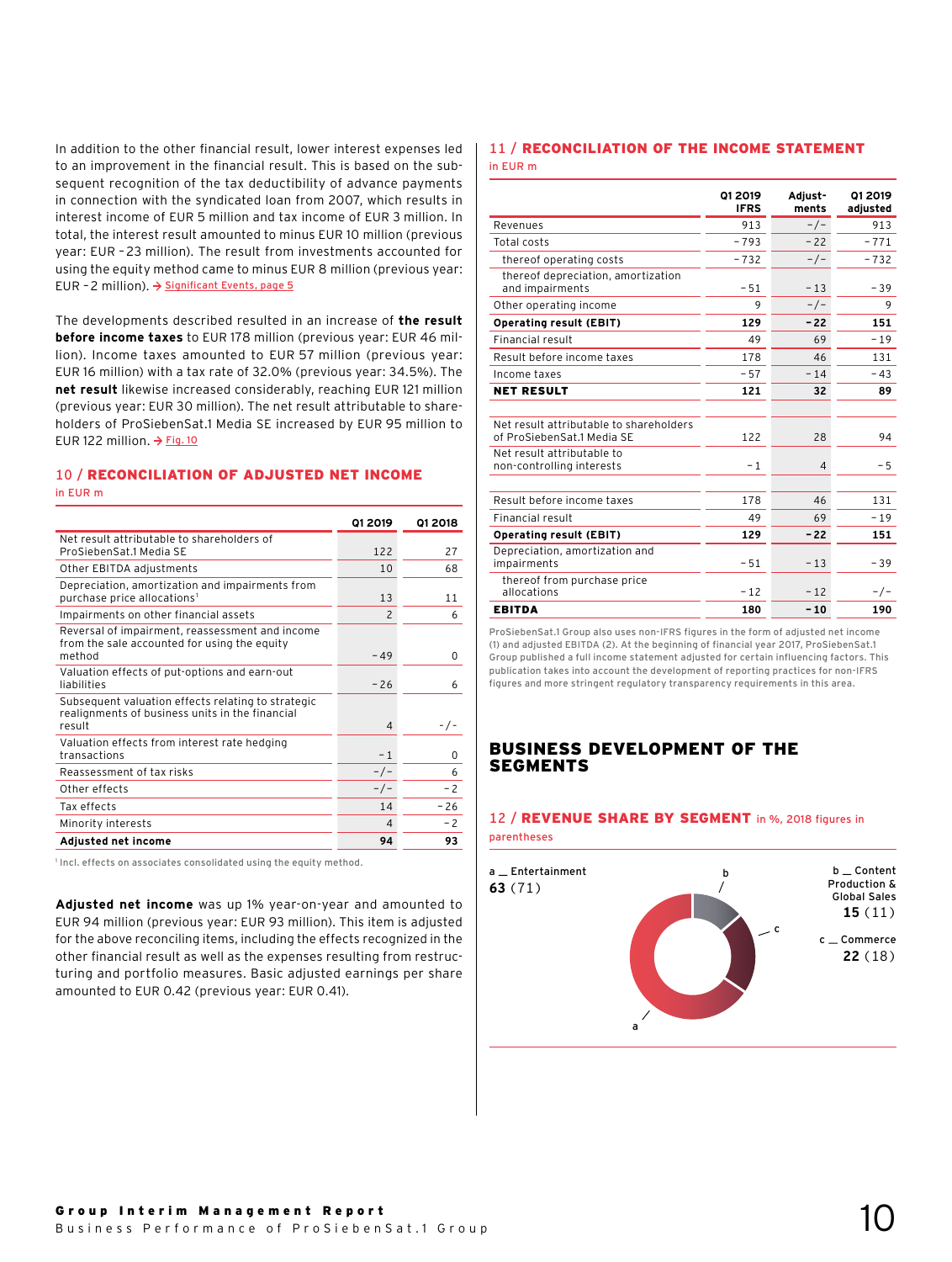#### 13 / ADJUSTED EBITDA BY SEGMENT in EUR m



 $\Box$  01.2019  $\Box$  01.2018

#### Entertainment Segment

In the first quarter of 2019, the Entertainment segment's **external revenues** amounted to EUR 579 million. This is a decline of 7% or EUR 45 million, which in addition to the deconsolidation of maxdome and 7NXT in July 2018 is primarily attributable above all to the weaker performance of the advertising business. Adjusted for consolidation and currency effects the decline amounted to 4%.

Advertising revenues declined as expected in the first quarter of 2019, which reflects particulary the general market development and the later Easter this year. While revenues from the Ventures business and program sales also declined, distribution revenues increased.

**Adjusted EBITDA** fell by 11% or EUR 21 million year-on-year to EUR 163 million. The revenue decline was partially compensated by efficient cost management. The **adjusted EBITDA margin** therefore came to 27.5% (previous year: 28.6%). In contrast, **EBITDA** increased by 36% to EUR 158 million (previous year: EUR 117 million). The previous year's figure is dominated in particular by expenses in connection with reorganizations.  $\rightarrow$  [Group Earnings, page](#page-7-1) [8](#page-7-1)  $\rightarrow$  Fig. 14

#### 14 / KEY FIGURES ENTERTAINMENT SEGMENT in EUR m

|                                            | Q1 2019 | 01 2018 |
|--------------------------------------------|---------|---------|
| Segment revenues                           | 592     | 642     |
| External revenues                          | 579     | 624     |
| Internal revenues                          | 13      | 18      |
| EBITDA                                     | 158     | 117     |
| Adjusted EBITDA                            | 163     | 183     |
| Adjusted EBITDA margin <sup>1</sup> (in %) | 27.5    | 28.6    |

1 Based on segment revenues.

#### Content Production & Global Sales Segment

In the Content Production & Global Sales segment, **external revenues** increased by 38% to EUR 135 million in the first quarter of 2019 (previous year: EUR 97 million). Adjusted for consolidation and currency effects revenues grew by 31%. The growth was driven on the one hand by digital studio Studio71, on the other hand the production business made a substantial contribution to the segment's revenue growth in the first three months of 2019.

**EBITDA** increased by EUR 4 million to EUR 8 million. **Adjusted EBITDA** doubled as well to EUR 8 million (previous year: EUR 4 million); the corresponding **adjusted EBITDA margin** amounted to 5.6% (previous year: 3.7%) and reflects the different margin structures of the individual business models. At the same time, the earnings performance reflects the segment's dynamic revenue growth.  $\rightarrow$  Fig. 15

#### 15 / KEY FIGURES CONTENT PRODUCTION & GLOBAL SALES in EUR m

| Q1 2019 | 012018 |
|---------|--------|
| 148     | 110    |
| 135     | 97     |
| 13      | 12     |
| я       |        |
| я       |        |
| 5.6     | 37     |
|         |        |

1 Based on segment revenues.

#### Commerce Segment

In the first quarter of 2019, **external revenues** in the Commerce segment were significantly higher than in the same quarter of the previous year (+ 25%) and amounted to EUR 199 million (previous year: EUR 159 million). The growth was positively influenced by the initial consolidations of the online dating service eHarmony Group in the second half of 2018 and of be Around, an online broker for products and services related to the home, in March 2019. At the same time, the segment is distinguished by organic revenue growth across all areas of the portfolio; the most important growth drivers were the online perfume store Flaconi GmbH and the OTC provider WindStar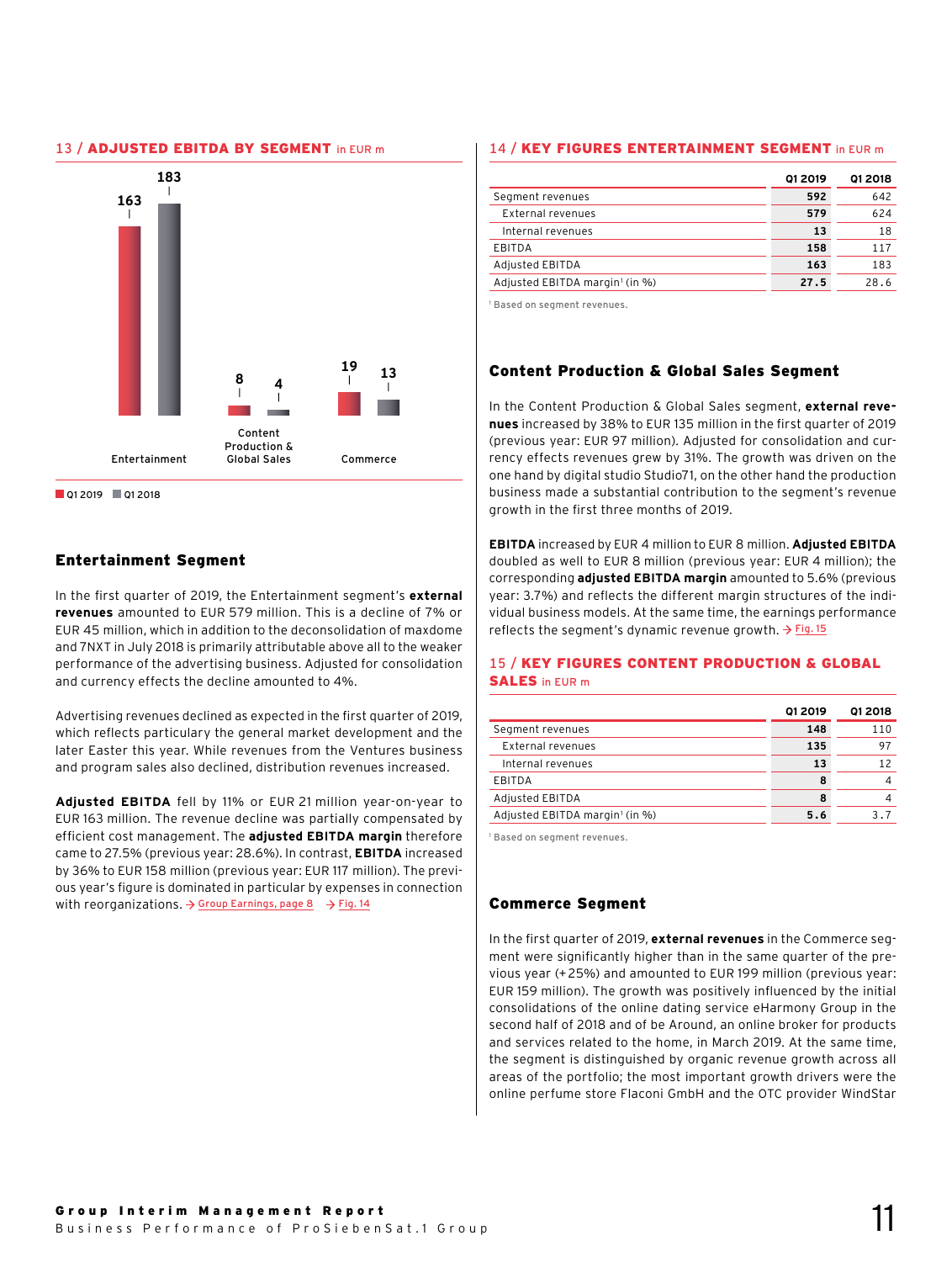<span id="page-11-0"></span>Medical GmbH. Adjusted for consolidation and currency effects revenues increased by 14%.  $\rightarrow$  [Significant Events, page 5](#page-4-1)

**Adjusted EBITDA** increased by 44% to EUR 19 million (previous year: EUR 13 million) while the **adjusted EBITDA margin** amounted to 9.5% (previous year: 8.2%). **EBITDA** also increased due to the revenue growth, improving by 17% to EUR 14 million (previous year: EUR 12 million). EBITDA includes reconciling items of minus EUR 5 million after minus EUR 1 million in the previous year. In the first quarter of 2019, reconciling items resulted in particular from expenses in connection with reorganizations, especially in connection with the integration of eHarmony Group.  $\rightarrow$  Fig. 16

### 16 / KEY FIGURES COMMERCE in EUR m

|                                            | Q1 2019 | 01 2018 |
|--------------------------------------------|---------|---------|
| Segment revenues                           | 199     | 159     |
| External revenues                          | 199     | 159     |
| Internal revenues                          | 0       |         |
| EBITDA                                     | 14      | 12      |
| Adjusted EBITDA                            | 19      | 13      |
| Adjusted EBITDA margin <sup>1</sup> (in %) | 9.5     | 8.2     |

1 Based on segment revenues.

#### GROUP FINANCIAL POSITION AND PERFORMANCE

#### <span id="page-11-1"></span>Borrowings and Financing Structure

ProSiebenSat.1 Group uses various financing instruments and practices active financial management. As of March 31, 2019, debt accounted for 81% of total equity and liabilities (December 31, 2018: 83%). The majority of this, at EUR 3,195 million or 60% (December 31, 2018: 59%), was attributable to current and non-current financial debt. The Group continuously monitors and assesses developments on the money and capital markets.  $\rightarrow$  [Significant Events, page 5](#page-4-1)  $\rightarrow$  Fig. 17

**Further information on the financing instruments can be found on pages 113 and 114 of the Annual Report 2018.** 

#### 17 / DEBT FINANCING INSTRUMENTS AND MATUR-ITIES AS OF MARCH 31, 2019 in EUR m



1 Not drawn.

**Rating agencies do not take ProSiebenSat.1 Group's loan agreement or notes into account in their credit ratings. For this reason, no corresponding statements are made here.**

Interest payable on the syndicated term loan and the syndicated revolving credit facility (RCF) is variable and based on Euribor money market rates plus an additional credit margin. The Group uses derivative financial instruments in the form of interest rate swaps and interest rate options to hedge against interest rate changes caused by the market. As of March 31, 2019, the proportion of fixed interest was approximately 98% of the entire long-term financing portfolio (December 31, 2018: approx. 98%). The average fixed rate of the interest rate swaps was 0.5% per annum; the average interest rate cap was  $1.0\%$ .  $\rightarrow$  [Analysis of Assets and Capital Structure, page 14](#page-13-0)

#### Financing Analysis

The leverage ratio is a key indicator for Group-wide financial and investment planning. It reflects the ratio of net financial debt to adjusted EBITDA over the last twelve months (LTM adjusted EBITDA). The target is a ratio between 1.5 and 2.5 at the end of the relevant year; the target range may be exceeded for a short period of time as a result of fluctuations during the year. The leverage ratio was 2.2 as of March 31, 2019 (December 31, 2018: 2.1) with net financial debt of EUR 2,206 million (December 31, 2018: EUR 2,163 million). This higher net financial debt reflects the development of cash flows.  $\rightarrow$  [Fig. 18,](#page-12-0) [Fig. 19](#page-12-0)  $\rightarrow$  [Analysis of Liquidity and Capital Expenditure, page 13](#page-12-1)

**As of March 31, 2019, the definition of ProSiebenSat.1 Group's net financial debt does not include lease liabilities according to IFRS 16, which amounted to EUR 170 million (previous year: EUR 167 million). Also not included are real estate liabilities of EUR 37 million.**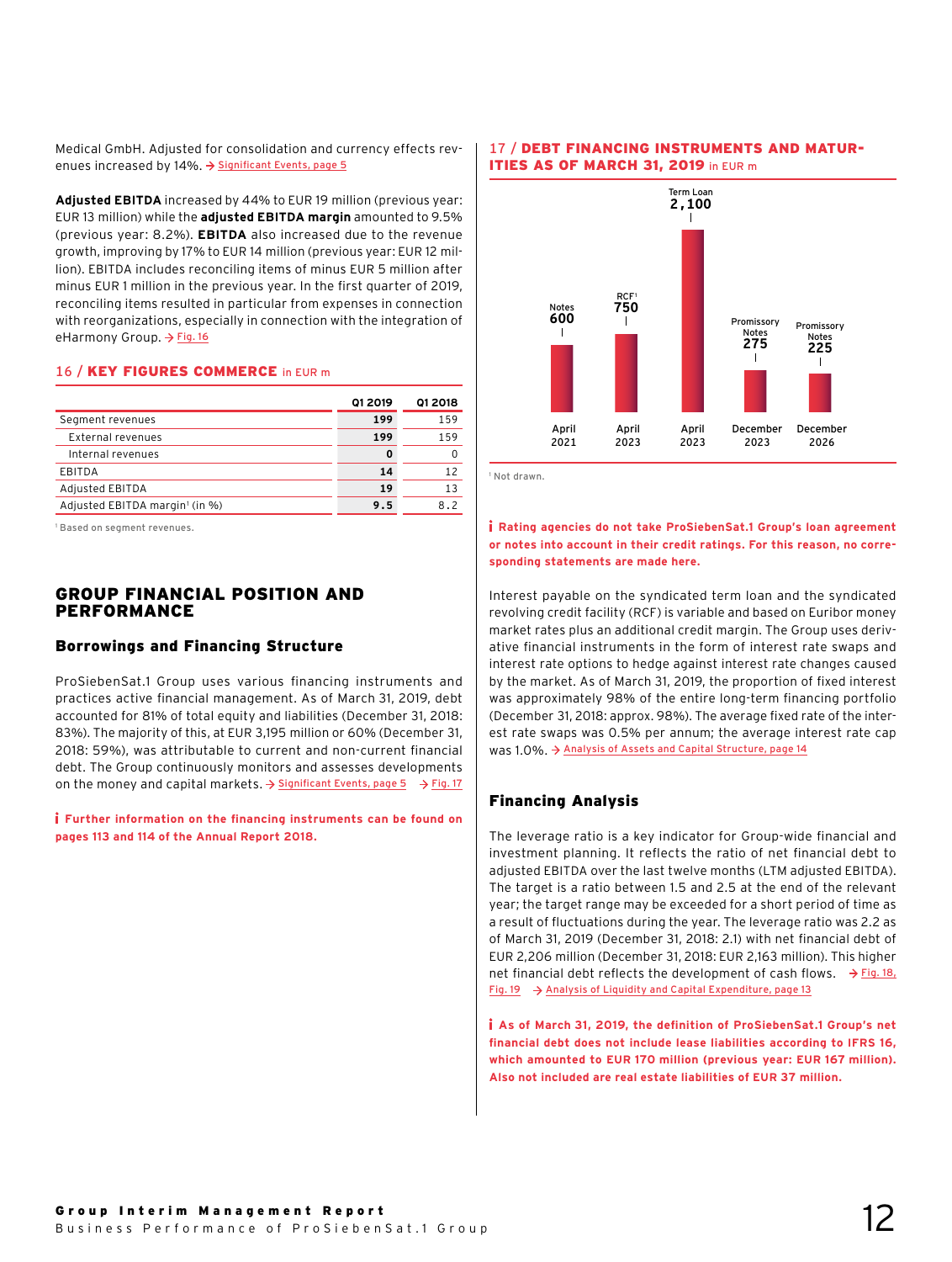#### <span id="page-12-0"></span>18 / NET FINANCIAL DEBT in EUR m



1 After reclassification of cash and cash equivalents of companies held for sale due to portfolio adjustment. Net financial debt is defined as financial debt minus cash and cash equivalents and certain current financial assets. The leverage ratio is derived by calculating the ratio of net financial debt to adjusted EBITDA of the last twelve months (LTM adjusted EBITDA).

#### 19 / LEVERAGE RATIO



1 After reclassification of cash and cash equivalents of companies held for sale due to portfolio adjustment. Net financial debt is defined as financial debt minus cash and cash equivalents and certain current financial assets. The leverage ratio is derived by calculating the ratio of net financial debt to adjusted EBITDA of the last twelve months (LTM adjusted EBITDA).

### <span id="page-12-1"></span>Analysis of Liquidity and Capital Expenditure

#### 20 / CASH FLOW STATEMENT in EUR m

|                                                                                               | Q1 2019 | 012018 |
|-----------------------------------------------------------------------------------------------|---------|--------|
| Net result                                                                                    | 121     | 30     |
| <b>Cash flow from operating activities</b>                                                    | 282     | 341    |
| Cash flow from investing activities                                                           | $-337$  | -285   |
| <b>Free cash flow</b>                                                                         | $-54$   | 56     |
| <b>Cash flow from financing activities</b>                                                    | 8       | $-32$  |
| Effect of foreign exchange rate changes on cash<br>and cash equivalents                       | 4       | - 8    |
| Change in cash and cash equivalents                                                           | $-42$   | 17     |
| Cash and cash equivalents at beginning of<br>reporting period                                 | 1,031   | 1.5591 |
| Cash and cash equivalents classified under assets<br>held for sale at end of reporting period |         | 13     |
| Cash and cash equivalents at end of reporting<br>period <sup>2</sup>                          | 989     | 1.562  |

1 Includes cash and cash equivalents from entities held for sale.

2 The cash and cash equivalents shown in the cash flow statement correspond to the cash and cash equivalents reported in the statement of financial position as of the respective closing date.

In the first quarter of 2019, ProSiebenSat.1 Group generated a **cash flow from operating activities** of EUR 282 million (previous year: EUR 341 million). The decline primarily reflects the change in working capital. The main reason for this is a greater reduction in liabilities, slightly offset by a greater reduction in receivables.

#### 21 / INVESTMENTS BY SEGMENT<sup>1</sup>

in %, previous year's figures in parentheses



1 Investments by segment before M&A activities.

For the first quarter of 2019, the Group reports a **cash flow from investing activities** of minus EUR 337 million. This equates to an increase in cash outflow of 18% or EUR 52 million, which primarily reflects higher payments for programming investments. This was countered by an increased cash inflow from the disposal of property, plant, and equipment, other intangible assets and other non-current assets.

\_ The cash outflow for additions to the scope of consolidation amounted to EUR 10 million in the first quarter of 2019 (previous year: EUR 25 million) and reflects the purchase price payment for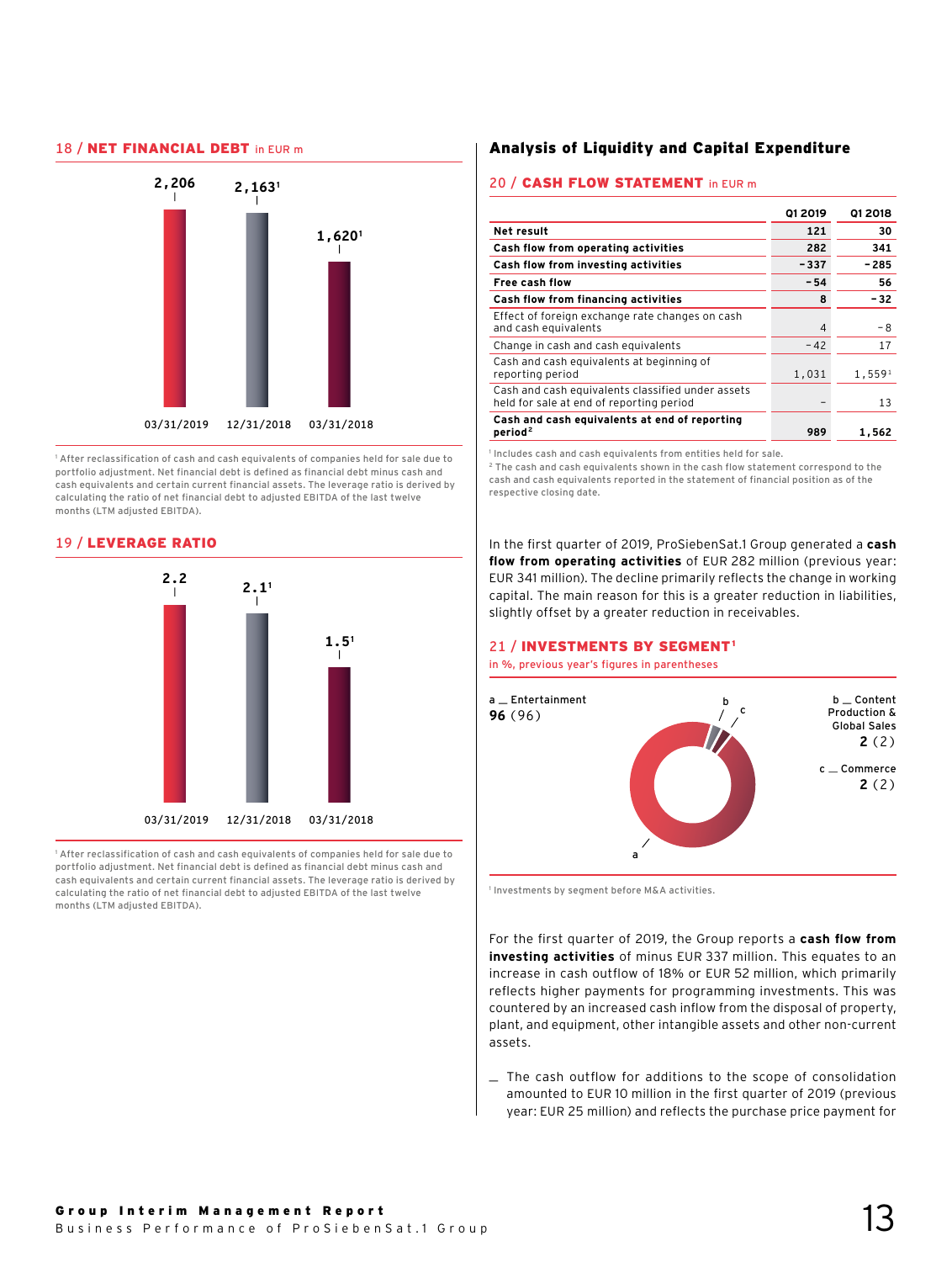the acquisition of be Around. The comparatively high figure for the previous year includes purchase price payments for the online cancellation service Aboalarm GmbH and the e-commerce marketer Kairion GmbH and deferred purchase price payments for the US production companies Fabrik Entertainment, LLC, and Kinetic Content, LLC.  $\rightarrow$  [Significant Events, page 5](#page-4-1)

#### **Assets resulting from initial consolidations are not reported as segment-specific investments. Cash and cash equivalents used for the acquisition of the initially consolidated entities are shown as "cash outflow from additions to the scope of consolidation."**

\_ The cash outflow for the acquisition of programming rights amounted to EUR 303 million. This is an increase of 34% or EUR 76 million compared to the previous year. As in the previous year, 100% of the programming investments were made in the Entertainment segment. 51% went on licensed programs (previous year: 55%) and 47% on commissioned productions (previous year: 44%).

**Programming investments are a focal point in investing activities. In addition to the purchasing of licensed formats and commissioned productions, in-house formats secure the Group's programming supply. They are based on the development and implementation of own ideas and, unlike commissioned productions, are produced primarily for broadcasting in the near future. For this reason, they are recognized immediately as an expense in cost of sales and are not considered as an investment.**

\_ Investments in property, plant, and equipment likewise increased to EUR 9 million (previous year: EUR 8 million). Most of this was also attributable to the Entertainment segment at 65% (previous year: 86%) and, besides technical facilities and leasehold improvements, related to the new campus at the Unterföhring site. EUR 33 million went on other intangible assets (previous year: EUR 26 million). At 73%, the Group invested in other intangible assets primarily in the Entertainment segment (previous year: 67%).

The developments described resulted in a **free cash flow** of minus EUR 54 million for the first quarter of 2019 (previous year: EUR 56 million).  $\rightarrow$  Fig. 22

**M&A cash flow** amounted to EUR 7 million, after minus EUR 31 million in the previous year. In the first quarter of 2019, this includes cash inflow from the disposal of the associated company Pluto. In addition, lower cash outflows for additions to the scope of consolidation had a positive effect.  $\rightarrow$  [Significant Events, page 5](#page-4-1)

The **free cash flow before M&A** amounted to minus EUR 61 million (previous year: EUR 87 million). This equates to a decrease of EUR 148 million, which is based both on the change in working capital and on a higher cash outflow for the acquisition of programming rights.

**Free cash flow: Total cash and cash equivalents generated in operating business less the balance of cash used and generated in the context of investing activities. Free cash flow before M&A: Free cash flow adjusted for cash used and generated by M&A transactions (excl. transaction costs) related to majority acquisitions that are carried out and planned, the purchase and sale of investments accounted for using the equity method and other investments with the exception of media-forequity investments.**

**Cash flow from financing activities** amounted to EUR 8 million (previous year: EUR –32 million). This figure is characterized by various contrary developments: The real estate loan in connection with the new campus at the Unterföhring site led to a cash inflow of EUR 15 million; there were also proceeds from non-controlling interests of EUR 7 million. A purchase price payment for additional shares in Sonoma Internet GmbH, Berlin, the company that operates the Amorelie platform, had an opposite effect in the first quarter of 2018.

The Group has a comfortable level of liquidity, although the cash flows described resulted in a decline in **cash and cash equivalents**. They amounted to EUR 989 million (previous year: EUR 1,562 mil- $\text{lion.} \rightarrow \text{Fig. 23}$  $\text{lion.} \rightarrow \text{Fig. 23}$  $\text{lion.} \rightarrow \text{Fig. 23}$ 

#### 22 / RECONCILIATION OF FREE CASH FLOW BEFORE M&A MEASURES in EUR m

<span id="page-13-0"></span>

|                                                                                                                        | Total<br>cash flow | <b>M&amp;A</b><br>cash flow | <b>Cash flow</b><br>before<br><b>M&amp;A</b> |
|------------------------------------------------------------------------------------------------------------------------|--------------------|-----------------------------|----------------------------------------------|
| Cash flow from operating activities                                                                                    | 282                | -/-                         | 282                                          |
| Proceeds from disposal of non-current<br>assets                                                                        | 33                 | 31                          | 2                                            |
| Payments for the acquisition of other<br>intangible assets and property, plant<br>and equipment                        | $-43$              | $-/-$                       | - 43                                         |
| Payments for the acquisition of<br>financial assets                                                                    | $-15$              | $-14$                       | $-2$                                         |
| Proceeds from disposal of<br>programming assets                                                                        | $\mathbf{1}$       | $-/-$                       | 1                                            |
| Payments for the acquisition of<br>programming assets                                                                  | $-303$             | $-/-$                       | -303                                         |
| Payments for the issuance of loan<br>receivables to external parties                                                   | 0                  | 0                           | $-/-$                                        |
| Cash flow from obtaining control of<br>subsidiaries or other businesses (net of<br>cash and cash equivalents acquired) | $-10$              | $-10$                       |                                              |
| <b>Cash flow from investing activities</b>                                                                             | - 337              | 7                           | - 344                                        |
| <b>Free cash flow</b>                                                                                                  | - 54               | 7                           | - 61                                         |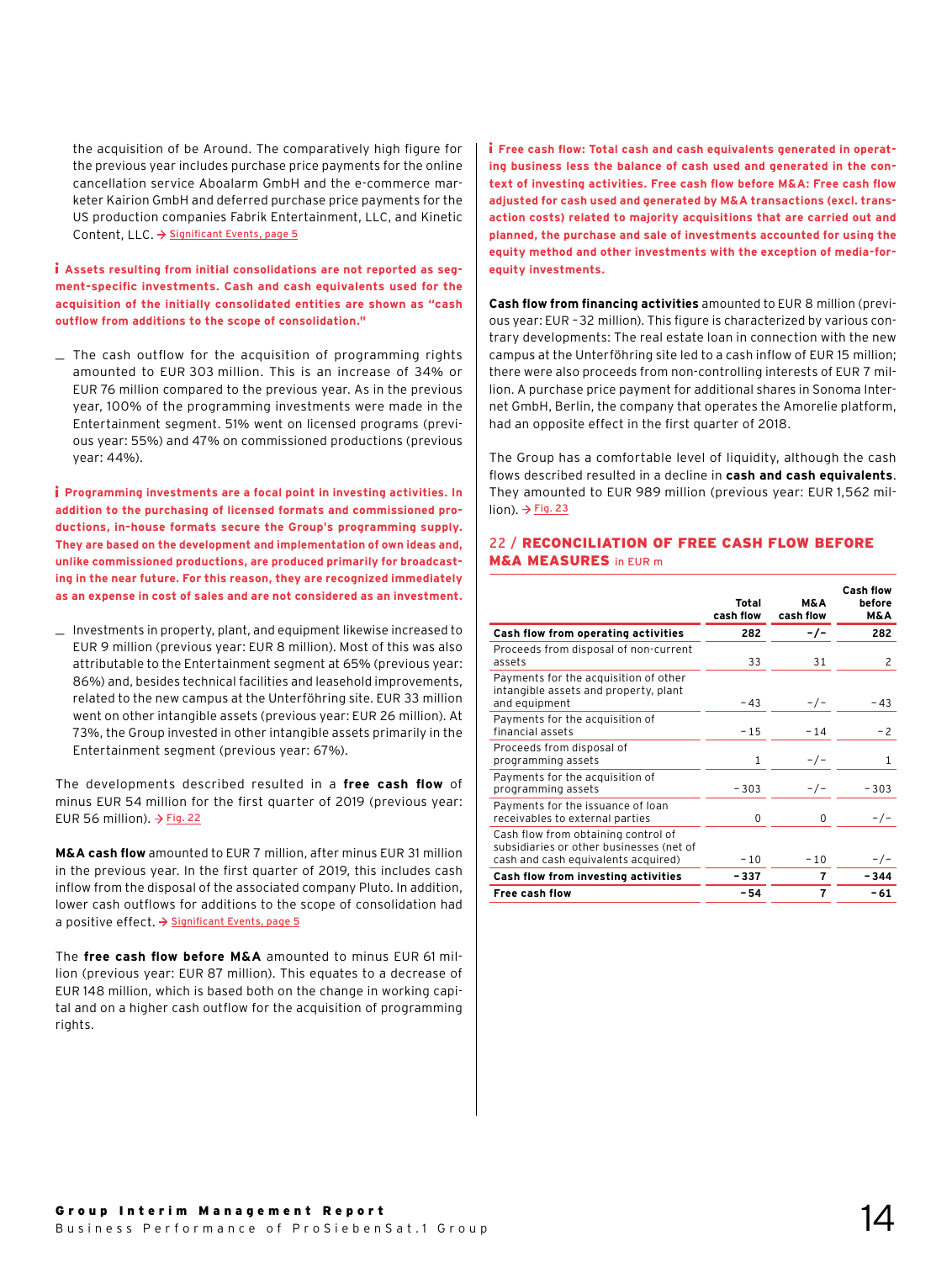#### <span id="page-14-0"></span>23 / CHANGE IN CASH AND CASH EQUIVALENTS in EUR m



### Analysis of Assets and Capital Structure

**Total assets** increased by 2%, amounting to EUR 6,594 million as of March 31, 2019 (December 31, 2018: EUR 6,468 million). The most important items in the statement of financial position are described in more detail below.  $\rightarrow$  [Fig. 24](#page-15-0)

\_ **Current and non-current assets:** As of March 31, 2019, goodwill increased by 7% to EUR 2,090 million (December 31, 2018: EUR 1,962 million); its share in total assets was 32% (December 31, 2018: 30%). Other intangible assets increased by 3% to EUR 850 million (December 31, 2018: EUR 824 million). These developments are influenced by the initial consolidation of be Around. Property, plant, and equipment increased by 5% to EUR 344 million (December 31, 2018: EUR 327 million).  $\rightarrow$  [Significant Events, page 5](#page-4-1)

Other non-current financial and non-financial assets grew by 24% to EUR 307 million (December 31, 2018: EUR 249 million). This increase was primarily due to new media-for-equity investments and the positive development of foreign currency hedges. Other current financial and non-financial assets fell by 6% to EUR 115 million (December 31, 2018: EUR 122 million). In addition, current trade receivables decreased by 14% to EUR 452 million (December 31, 2018: EUR 529 million).  $\rightarrow$  [Significant Events, page 5](#page-4-1)

Programming assets increased by 5% year-on-year and amounted to EUR 1,169 million (December 31, 2018: EUR 1,113 million). Programming assets made up 18% of total assets (December 31, 2018: 17%) and comprise non-current and current programming assets.

Cash and cash equivalents amounted to EUR 989 million. This equates to a decline of 4% or EUR 42 million compared to December 31, 2018, and reflects the development of cash flows.  $\rightarrow$  [Analysis](#page-12-1) [of Liquidity and Capital Expenditure, page 13](#page-12-1)

- \_ **Equity:** Equity increased by 19% or EUR <sup>201</sup> million to EUR 1,271 million. This development is based on the positive net result and the contribution of the shares in Marketplace by General Atlantic, which led to the increase in non-controlling interests. The corresponding equity ratio was 19.3% (December 31, 2018: 16.5%).  $\rightarrow$  [Signifi](#page-4-1)[cant Events, page 5](#page-4-1)
- \_ **Current and non-current liabilities:** Debt decreased slightly compared to the closing date in 2018; overall, liabilities and provisions fell by 1% compared to December 31, 2018, to EUR 5,323 million (December 31, 2018: EUR 5,398 million). The main reasons for this were the decline in trade payables, provisions for onerous contracts, and positive valuation effects from put option liabilities. New media-for-equity liabilities had an opposite effect. Non-current and current financial debt reported in debt was virtually unchanged at EUR 3,195 million (December 31, 2018: EUR 3,194 million).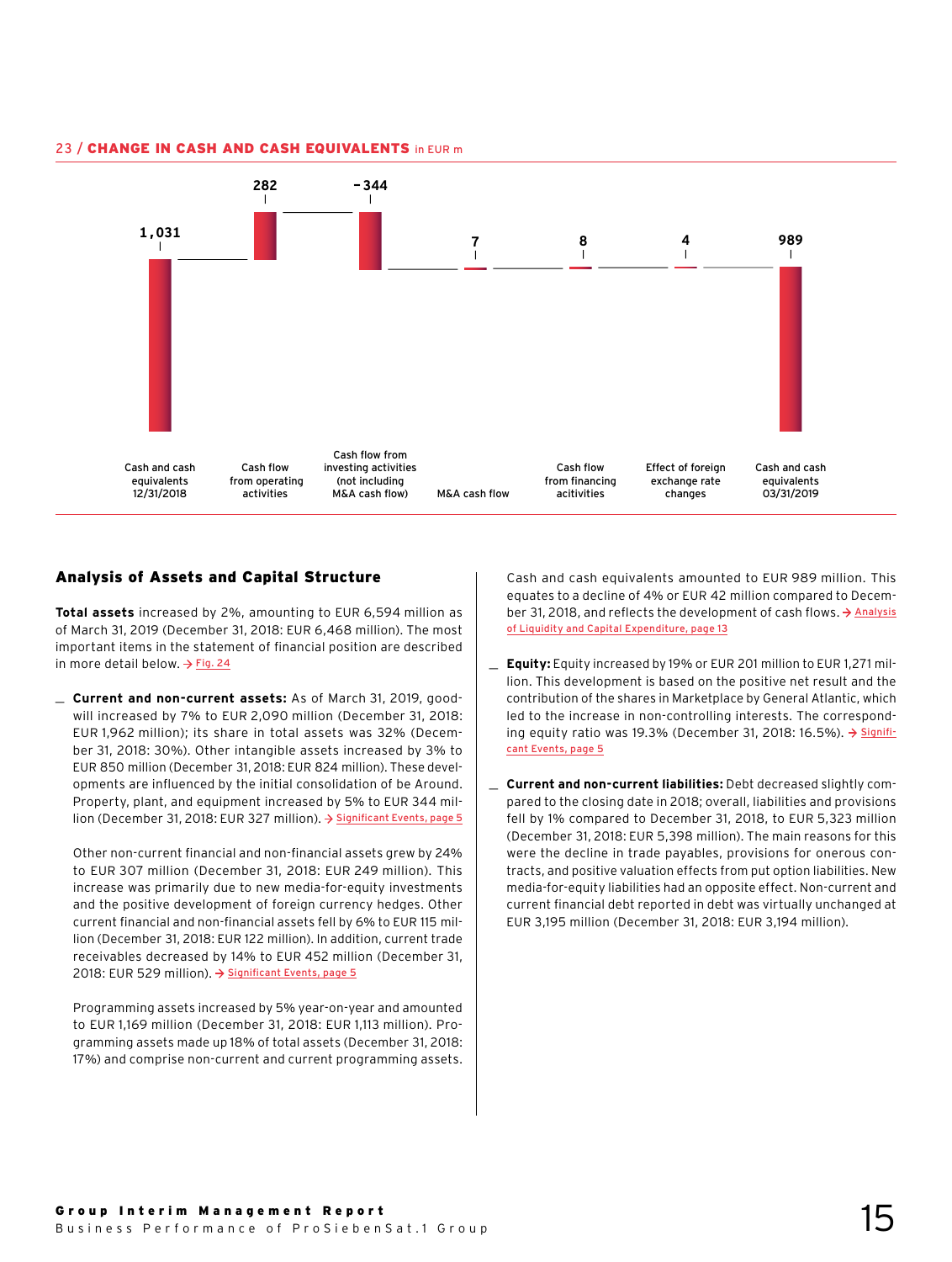<span id="page-15-0"></span>



Non-current assets Current assets Equity Non-current liabilities Current liabilities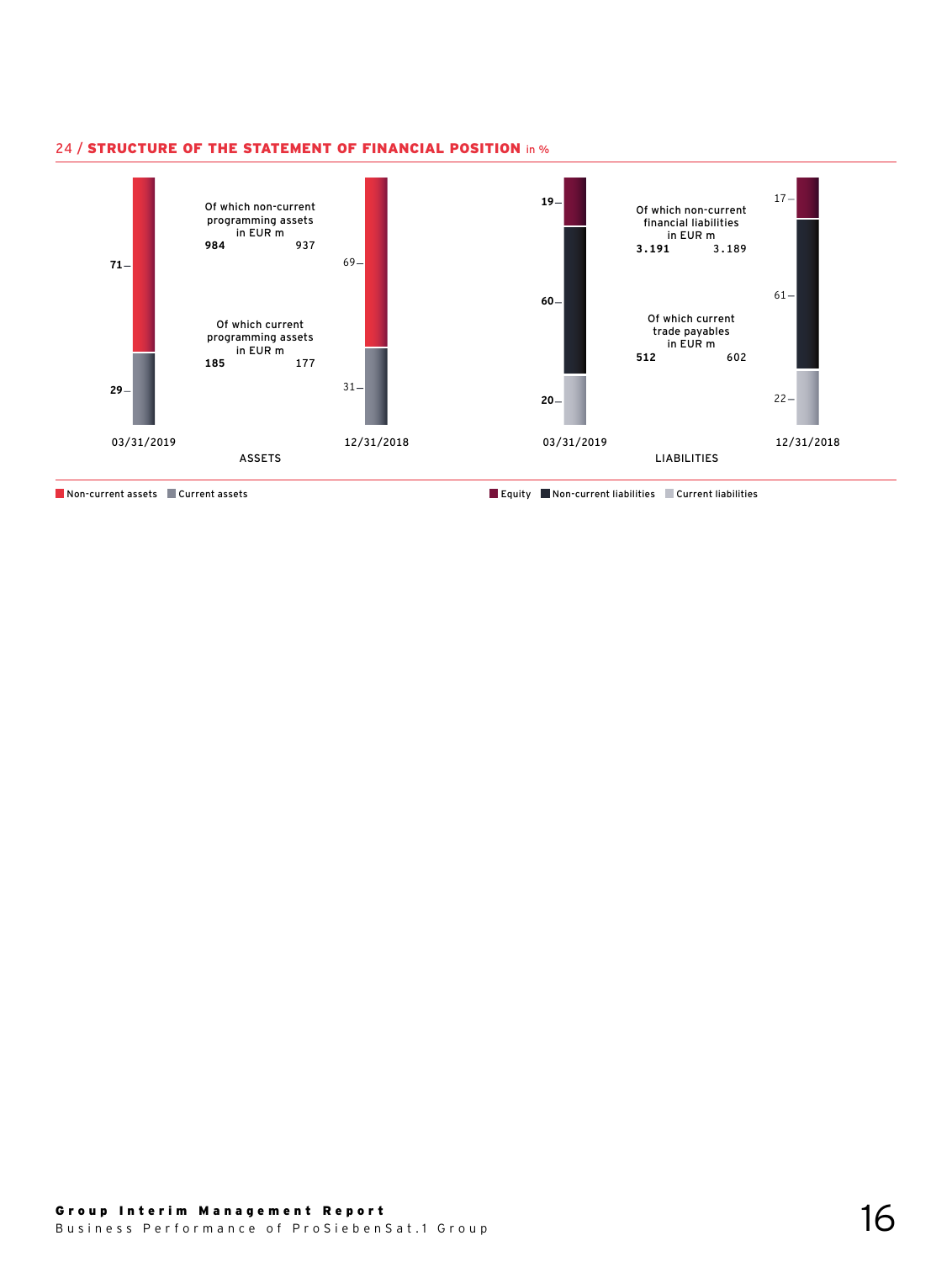# <span id="page-16-1"></span><span id="page-16-0"></span>RISK AND OPPORTUNITY REPORT

The opportunity situation has not changed fundamentally compared to the end of 2018. In addition, we estimate that there are currently no risks that, individually or in combination with other risks, could have a material or lasting adverse effect on the financial position and performance. The identified risks pose no threat to the Company as a going concern, even looking into the future. Nevertheless, the Group's overall risk situation heightened in the first quarter of 2019 compared to the end of 2018, in particular due to macroeconomic developments. Risks that increased compared to December 31, 2018, are described in more detail below.

**ProSiebenSat.1 Media SE has implemented a comprehensive risk management system to systematically identify, assess, manage and monitor risks. Risks reported as part of this system are summarized into categories and clusters. All relevant individual risks are examined in detail and managed as part of regular reporting. We monitor all relevant risks as part of the risk management process; in this risk report, however, we focus only on changes in those risks which have been classified as medium or high in their overall significance.**

**Macroeconomic risks:** The global economy cooled palpably over the course of 2018, partly as a consequence of growing protectionism and international trade disputes. In Europe, the threat of a no-deal Brexit also weighed down on sentiment. In Germany, these unfavorable external conditions and the development of the automotive sector, one of the key industries, brought the upward economic momentum to a halt.

At the start of 2019, the weakening of the global economic output seems to continue. According to the latest forecast by the International Monetary Fund, global GDP growth will fall from real 3.6% in 2018 to 3.3% in 2019 in real terms. Although no lasting recession is expected in Germany on account of the robust domestic economy, the strains on the export-oriented German economy are mounting. In particular, there are key risks emanating from important trading partners such as the USA, Great Britain and China. In the latest Joint Economic Forecast, the growth projection for the German economy has therefore been revised downward significantly from plus 1.9% (fall 2018) to plus 0.8%.

We, too, now consider the economic risks to be higher than in the previous quarter. As companies' advertising expenditure and other investment decisions are influenced by the general economic situation and sentiment, we see this external risk as a high risk (previously: medium) with a very high impact on earnings performance (previously: high). We continue to classify the probability of occurrence as possible.

**Success of in-house and commissioned productions and local content strategy:** Programs that viewers can connect with at a local level are increasingly becoming a competitive advantage over global streaming services. Therefore, ProSiebenSat.1 Group has enhanced its content strategy and is focusing more heavily on broadcasting live and local formats in addition to opportunities for digital exploitation. Due to the associated increase in the proportion of in-house and commissioned productions in programming as a whole, the effect of the risk has now risen from low to moderate. The probability of occurrence remains possible. The resulting risk has therefore increased, and we now categorize its significance as medium overall.

**The risks identified as medium or high and significant opportunities are described in the Annual Report 2018 from page 123. The organizational requirements for risk and opportunity management are also explained here. The Annual Report was published on March 21, 2019, and is available at**  [https://www.prosiebensat1.com/en/investor-relations/publications/annual](https://www.prosiebensat1.com/en/investor-relations/publications/annual-reports)[reports](https://www.prosiebensat1.com/en/investor-relations/publications/annual-reports) **.**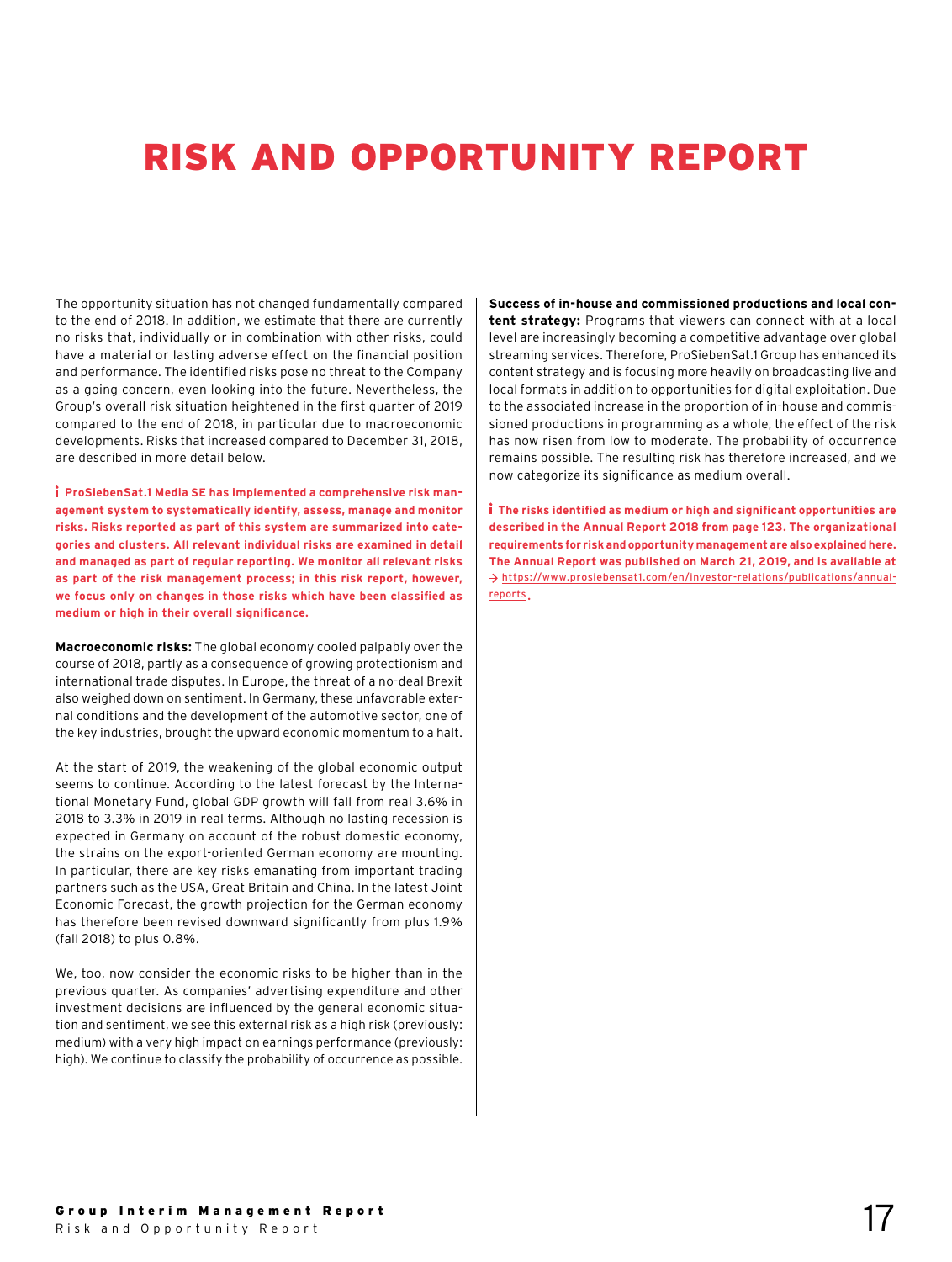# **OUTLOOK**

# <span id="page-17-1"></span><span id="page-17-0"></span>FUTURE BUSINESS AND INDUSTRY ENVIRONMENT

The leading German research institutes significantly lowered their forecast for economic growth at the beginning of 2019: While in the previous quarter they still assumed an increase in German GDP of 1.9%, the forecast has now been revised by more than a percentage point to 0.8%. They chiefly blamed the forecast reduction on global economic conditions, which have reportedly continued to deteriorate as a result of political risks. According to the economic research institutes of the Joint Economic Analysis Group, the significant risks at international level include the trade dispute between the USA and China and the still-unresolved Brexit process.

In Germany, the economy is also under pressure from the existing shortage of skilled labor, supply bottlenecks and problems in the automotive industry. Nevertheless, private consumption is expected to grow by 1.3% in 2019. The German Retail Federation (HDE) forecasts that German retail will increase its revenues this year by 2% compared to the previous year to EUR 535.5 billion.  $\rightarrow$  [Economic Develop](#page-5-1)ment, Page  $6 \rightarrow$  [Risk and Opportunity Report, Page 17](#page-16-1)

Given the low macroeconomic visibility, forecasts for the advertising market vary. For TV advertising, they range from current minus 1.6% (Magna Global) to an optimistic plus 1.2% in net terms (ZenithOptimedia) for 2019. According to ProSiebenSat.1 Group, the start of the advertising year was below Magna Global's forecast.

In contrast, in-stream video advertising is likely to continue its dynamic development and drive growth on the online advertising market. The research institutes anticipate a net plus of 6.4% (ZenithOptimedia) or 10.4% (Magna Global). For the German advertising market as a whole, Magna Global anticipates net growth of plus 2.4%; ZenithOptimedia forecasts growth of 1.0% for 2019. It remains to be seen whether and which implications the macroeconomic risks will have for the advertising industry and in particular for the TV advertising market. → Fig. 25 → [Development of the Advertising Market, Page 6](#page-5-2)



#### 25 / FORECAST FOR GDP, PRIVATE CONSUMPTION AND NET ADVERTISING MARKET IN COUNTRIES IMPORTANT FOR PROSIEBENSAT.1 GROUP in %, change vs. previous year

#### 2019e 2020e

Sources: GER: Joint Economic Forecast Spring 2019. / AT: Austrian Institute for Economic Research (WIFO); Forecast 2018-2020 of 20 December 2018 (e). /<br>CH: Swiss Federal Statistical Office (BFS), State Secretariat Economic

**CH:** Swiss Federal Statistical Office (BFS), State Secretariat Economic Affairs (SECO), press release of March 14, 2019 (e).<br>' ZenithOptimedia, Advertising Expenditure Forecasts March 2019, figures adjusted on a net basis sources. / **e**: estimate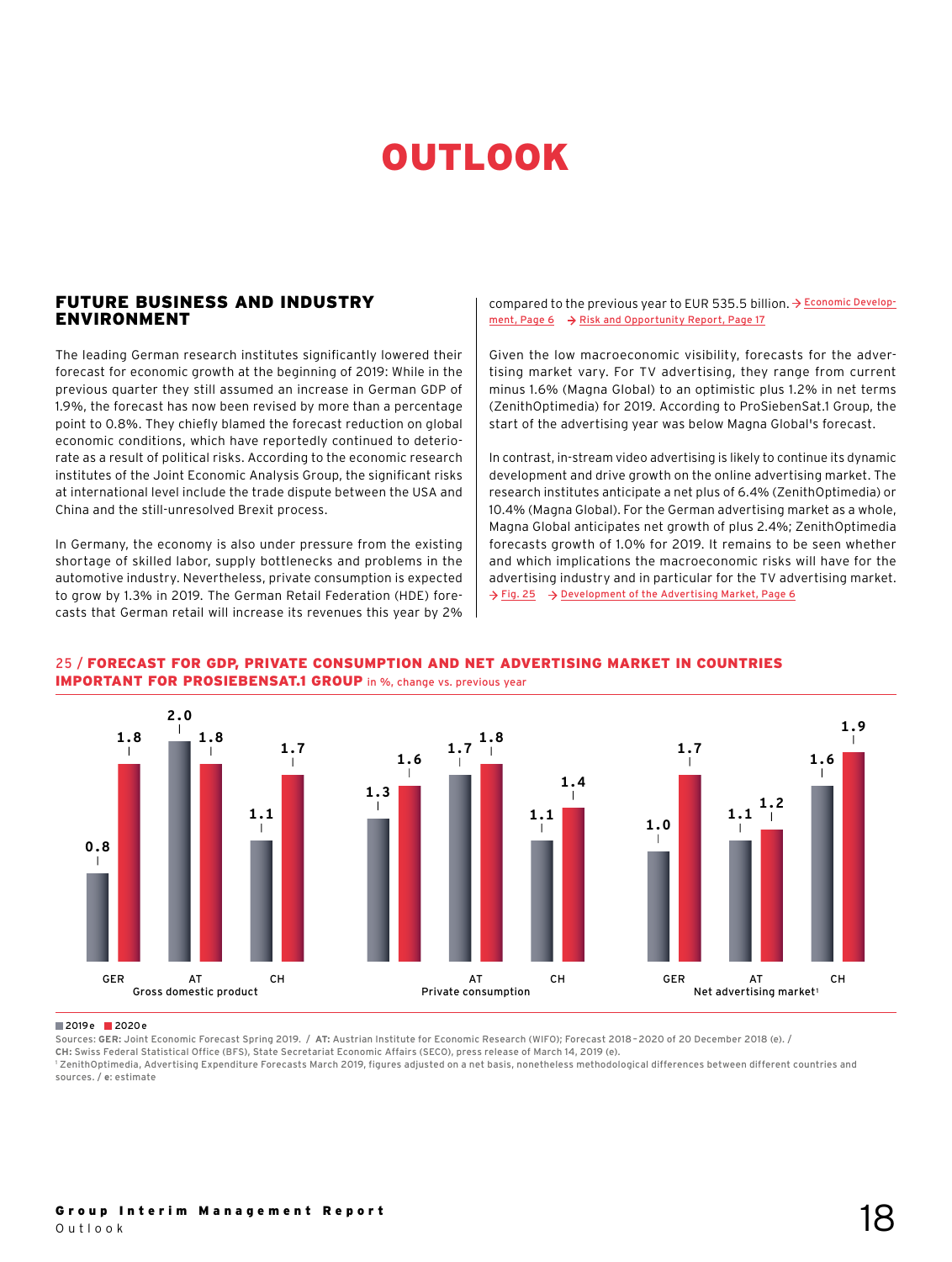# <span id="page-18-0"></span>COMPANY OUTLOOK

With the development described, business performance in the first quarter was in line with the full-year targets for 2019, which the Group presented at the Annual Press Conference in March as well as in the Annual Report 2018 and which are subject to the macroeconomic environment and the development of the TV advertising market. As such, for the full-year, the ProSiebenSat.1 Group continues to target a revenue increase in the mid single-digit percentage range and an adjusted EBITDA margin between 22% and 25% on Group level, respectively. As already announced, 2019 is characterized as a year of investments for the ProSiebenSat.1 Group in order to set up a future-ready Entertainment business. In accordance with this, the Group expects a pronounced decline in earnings for the second and third quarter, respectively, as planned investments in the Entertainment segment will focus on these two quarters. For the full-year, the ProSiebenSat.1 Group expects, as announced, that the decline in Group adjusted EBITDA in fiscal 2019 will be limited to a mid double-digit million amount compared to the previous year. Overall, the Group sees itself on track to achieving its full-year targets. With advertising visibility remaining low, the Group will support full-year target achievement by continued cost management efforts as well as growth and monetization initiatives in the Entertainment segment.

**i The company has published detailed explanatory notes on the fore**cast and the anticipated Group and segment key figures on  $\rightarrow$  pages 137 and 138 of the Annual Report 2018**.**

#### 26 / PREDICTIVE STATEMENTS

Forecasts are based on current assessments of future developments. In this context, we draw on our budget planning and comprehensive market and competitive analyses. The forecasted values are calculated in accordance with the reporting principles used in the financial statements and are consistent with the adjustments described in the Management Report. However, forecasts naturally entail some uncertainties that could lead to positive or negative deviations from planning. If imponderables occur or if the assumptions on which the predictive statements are made no longer apply, actual results may deviate materially from the statements made or the results implicitly expressed. Developments that could negatively impact this forecast include, for example, lower economic momentum than expected at the time this report was prepared. These and other factors are explained in detail in the Risk and Opportunity Report. There we also report on additional growth potential; opportunities that we have not yet or not fully budgeted for could arise from corporate strategy decisions, for example. Potential risks are accounted for regularly and systematically as part of the Group-wide risk management process. Significant events after the end of the reporting period are explained in the  $\rightarrow$  ["Significant Events" section on page 5](#page-4-1). The publication date of the Quarterly Statement for the first quarter of 2019 is May 9, 2019.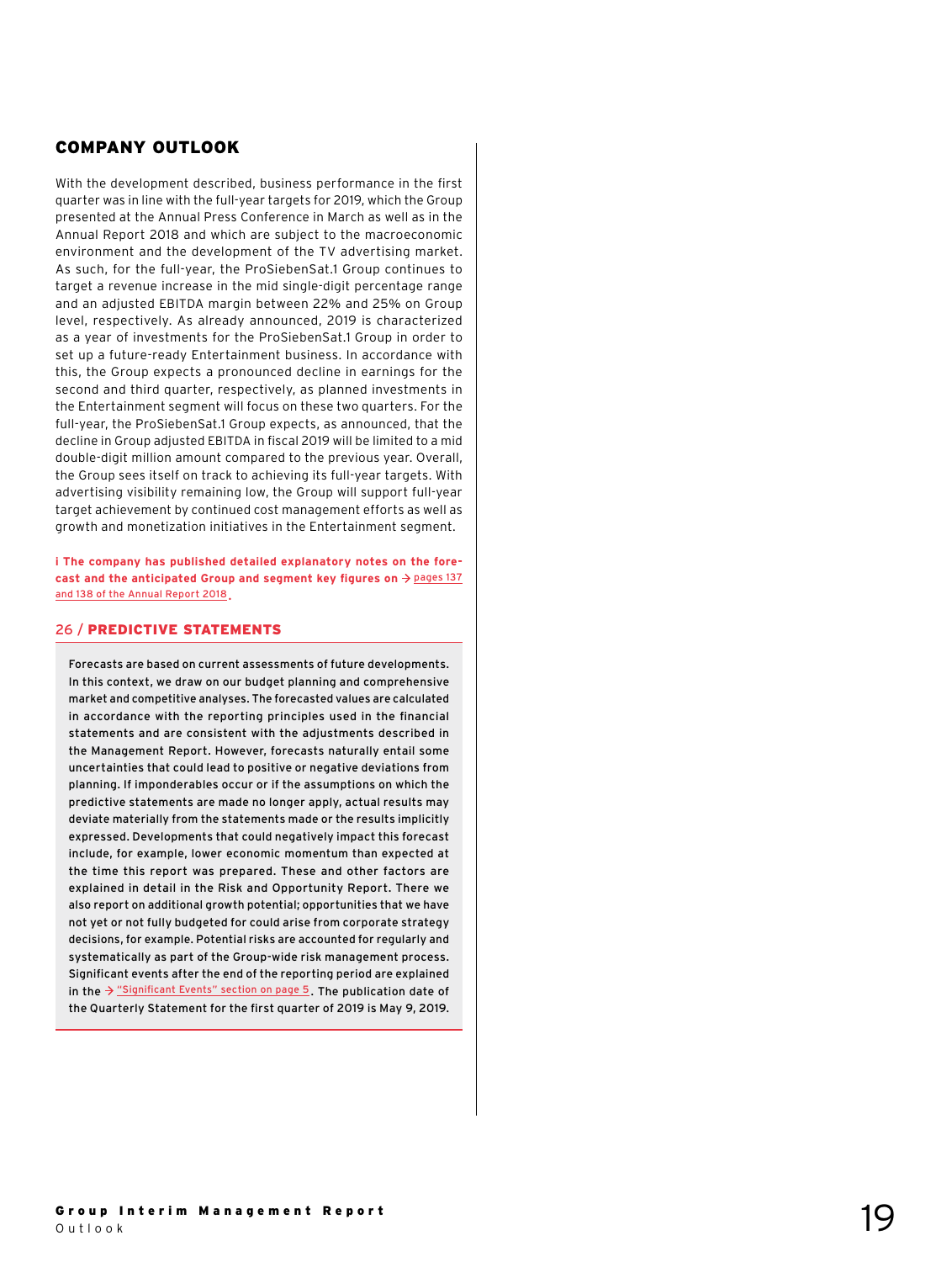# <span id="page-19-0"></span>INTERIM CONSOLIDATED FINANCIAL STATEMENTS

# INCOME STATEMENT

# 27 / **INCOME STATEMENT OF PROSIEBENSAT.1 GROUP** in EUR m

|                                                                    | Q1 2019           | 012018       |
|--------------------------------------------------------------------|-------------------|--------------|
| Revenues                                                           | 913               | 881          |
| Cost of sales                                                      | $-522$            | $-490$       |
| <b>Gross profit</b>                                                | 390               | 392          |
| Selling expenses                                                   | $-140$            | $-119$       |
| Administrative expenses                                            | $-127$            | $-196$       |
| Other operating expenses                                           | $-3$              | $-3$         |
| Other operating income                                             | 9                 | 8            |
| <b>Operating result</b>                                            | 129               | 81           |
| Interest and similar income                                        | $\Omega$          | $\mathbf{1}$ |
| Interest and similar expenses                                      | $-10$             | $-23$        |
| Interest result                                                    | $-10$             | $-23$        |
| Result from investments accounted for using the equity method      | $-8$              | $-2$         |
| Other financial result                                             | 67                | $-10$        |
| <b>Financial result</b>                                            | 49                | $-35$        |
| Result before income taxes                                         | 178               | 46           |
| Income taxes                                                       | $-57$             | $-16$        |
|                                                                    | 121               | 30           |
| Net result attributable to shareholders of ProSiebenSat.1 Media SE | 122               | 27           |
| Net result attributable to non-controlling interests               | $-1$              | 3            |
|                                                                    |                   |              |
| Earnings per share                                                 |                   |              |
| Basic earnings per share                                           | 0.54              | 0.12         |
| Diluted earnings per share                                         | 0.53              | 0.11         |
|                                                                    | <b>NET RESULT</b> |              |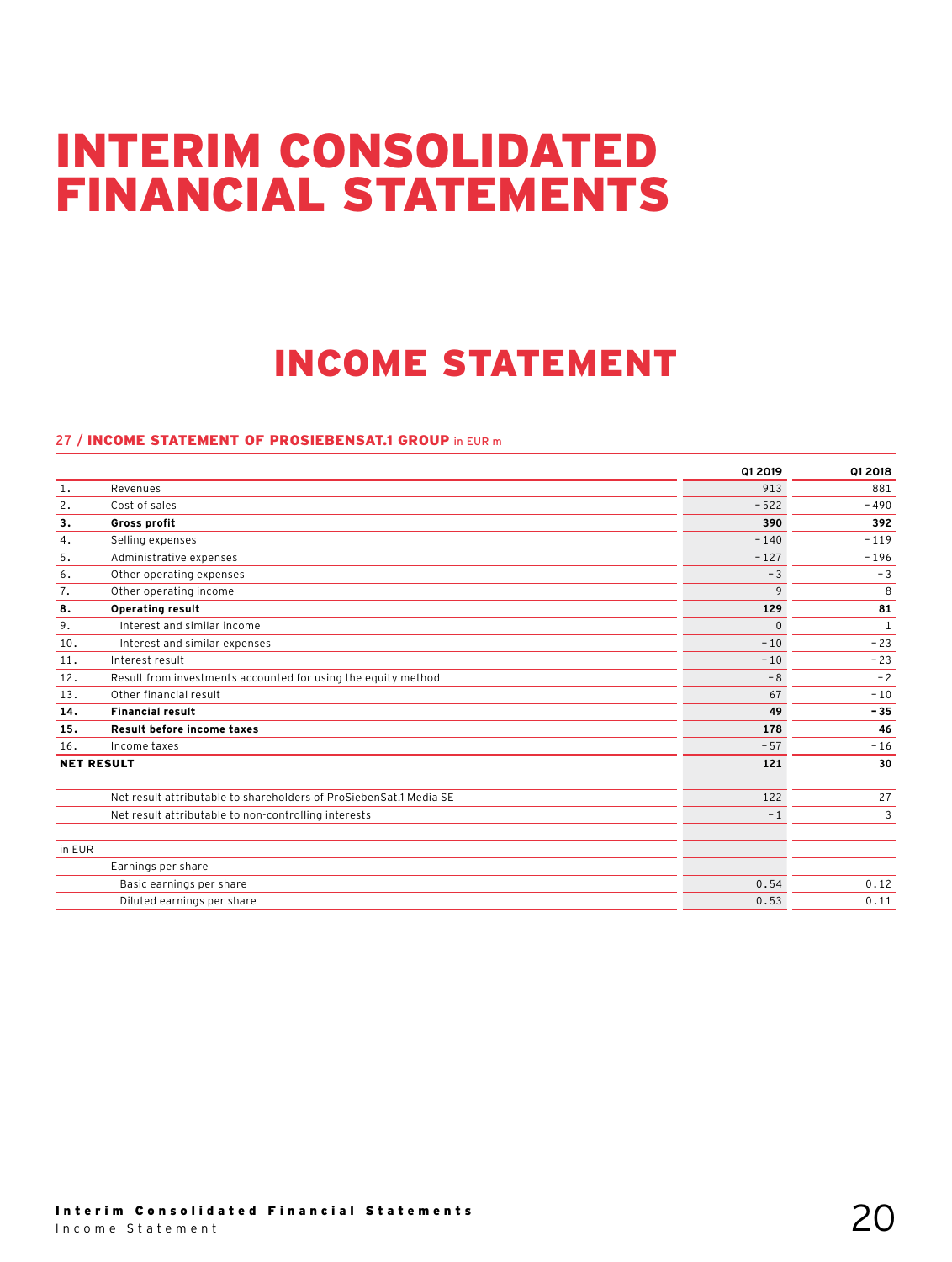# <span id="page-20-0"></span>STATEMENT OF COMPREHENSIVE INCOME

## 28 / STATEMENT OF COMPREHENSIVE INCOME OF PROSIEBENSAT.1 GROUP in EUR m

|                                                                                    | Q1 2019 | Q1 2018 |
|------------------------------------------------------------------------------------|---------|---------|
| Net result                                                                         | 121     | 30      |
| Items subsequently reclassified to profit or loss                                  |         |         |
| Change in foreign currency translation adjustment                                  |         | $-11$   |
| Changes in fair value of cash flow hedges                                          | 11      | $-56$   |
| Deferred tax on other comprehensive income                                         | $-3$    | 16      |
| Other comprehensive income                                                         | 17      | $-51$   |
| Total comprehensive income                                                         | 138     | $-21$   |
|                                                                                    |         |         |
| Total comprehensive income attributable to Shareholders of ProSiebenSat.1 Media SE | 139     | $-24$   |
| Total comprehensive income attributable to non-controlling interests               | - 1     |         |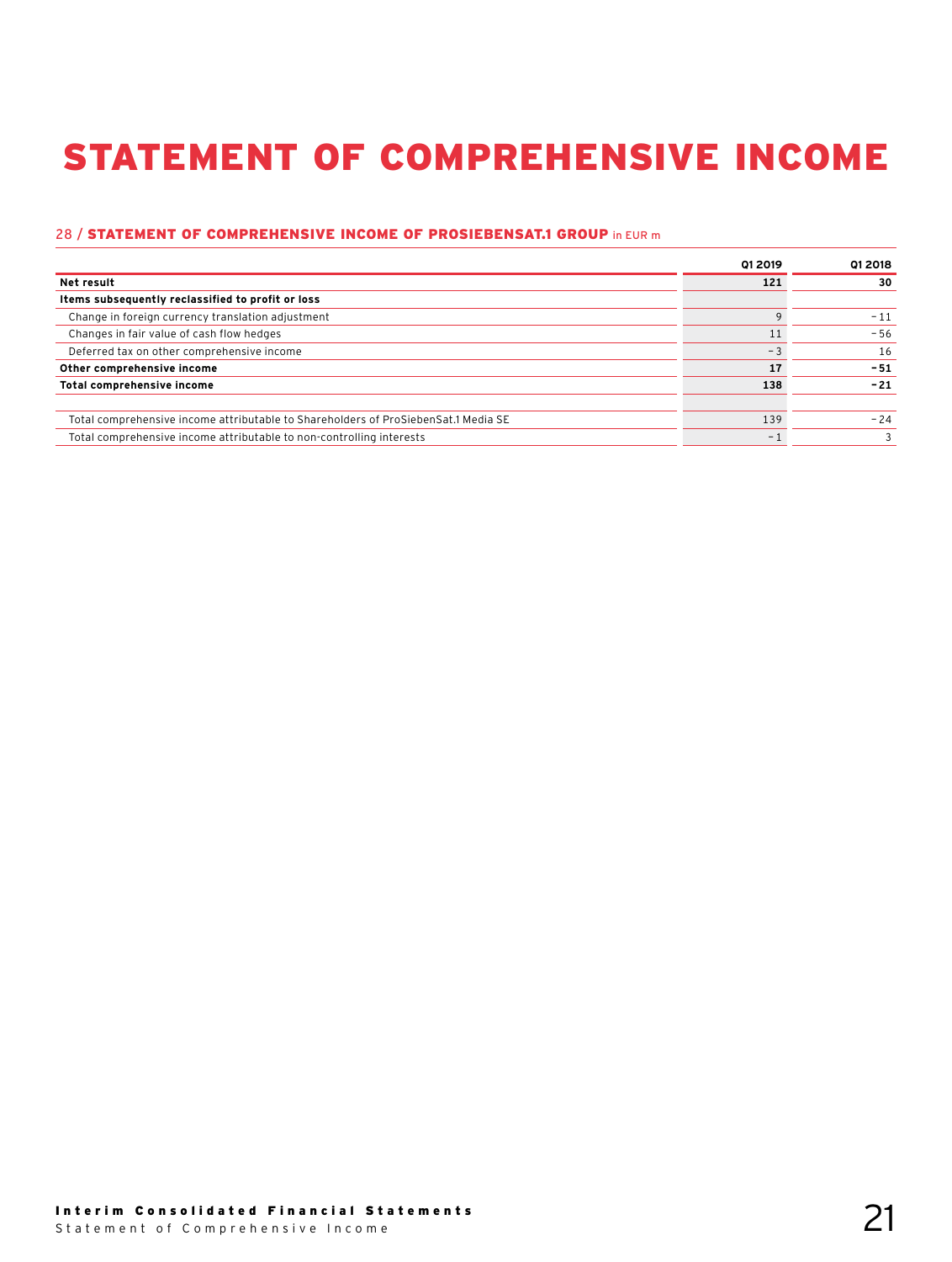# <span id="page-21-0"></span>STATEMENT OF FINANCIAL POSITION

### 29 / STATEMENT OF FINANCIAL POSITION OF PROSIEBENSAT.1 GROUP in EUR m

|                                                          | 03/31/2019 | 12/31/20181<br>adjusted |
|----------------------------------------------------------|------------|-------------------------|
| A. Non-current assets                                    |            |                         |
| I. Goodwill                                              | 2,090      | 1,962                   |
| II. Other intangible assets                              | 850        | 824                     |
| Property, plant and equipment<br>III.                    | 344        | 327                     |
| Investments accounted for using the equity method<br>IV. | 32         | 77                      |
| V. Non-current financial assets                          | 302        | 244                     |
| VI. Programming assets                                   | 984        | 937                     |
| Other receivables and non-current assets<br>VII.         | 5          | 4                       |
| Deferred tax assets<br>VIII.                             | 99         | 95                      |
|                                                          | 4,706      | 4,470                   |
| <b>B.</b> Current assets                                 |            |                         |
| I. Programming assets                                    | 185        | 177                     |
| II. Inventories                                          | 52         | 42                      |
| Current financial assets<br>III.                         | 58         | 69                      |
| IV. Trade receivables                                    | 452        | 529                     |
| V. Current tax assets                                    | 95         | 98                      |
| Other receivables and current assets<br>VI.              | 57         | 53                      |
| VII. Cash and cash equivalents                           | 989        | 1,031                   |
|                                                          | 1,888      | 1,998                   |
| <b>Total assets</b>                                      | 6,594      | 6,468                   |

|      |                                                                      | 03/31/2019 | 12/31/20181<br>adjusted |  |  |  |
|------|----------------------------------------------------------------------|------------|-------------------------|--|--|--|
|      | A. Equity                                                            |            |                         |  |  |  |
|      | I. Subscribed capital                                                | 233        | 233                     |  |  |  |
|      | II. Capital reserves                                                 | 1,044      | 1,043                   |  |  |  |
|      | III. Consolidated equity generated                                   | 3          | $-119$                  |  |  |  |
|      | IV. Treasury shares                                                  | $-64$      | $-64$                   |  |  |  |
|      | V. Accumulated other comprehensive income                            | 53         | 36                      |  |  |  |
|      | VI. Other equity                                                     | $-234$     | $-246$                  |  |  |  |
|      | Total equity attributable to shareholders of ProSiebenSat.1 Media SE | 1,035      | 883                     |  |  |  |
|      | VII. Non-controlling interests                                       | 236        | 187                     |  |  |  |
|      |                                                                      | 1,271      | 1,070                   |  |  |  |
|      | <b>B.</b> Non-current liabilities                                    |            |                         |  |  |  |
|      | I. Non-current financial debt                                        | 3,191      | 3,189                   |  |  |  |
|      | II. Other non-current financial liabilities                          | 339        | 349                     |  |  |  |
| III. | Trade payables                                                       | 47         | 53                      |  |  |  |
|      | IV. Other non-current liabilities                                    | 33         | 6                       |  |  |  |
|      | V. Provisions for pensions<br>28                                     |            |                         |  |  |  |
|      | 87<br>VI. Other non-current provisions                               |            |                         |  |  |  |
|      | VII. Deferred tax liabilities                                        | 254        | 239                     |  |  |  |
|      |                                                                      | 3,979      | 3,974                   |  |  |  |
|      | C. Current liabilities                                               |            |                         |  |  |  |
|      | I. Current financial debt                                            | 5          | 5                       |  |  |  |
|      | II. Other current financial liabilities                              | 224        | 200                     |  |  |  |
| III. | Trade payables                                                       | 465        | 550                     |  |  |  |
|      | IV. Other current liabilities                                        | 336        | 362                     |  |  |  |
|      | V. Provisions for taxes                                              | 111        | 109                     |  |  |  |
|      | VI. Other current provisions                                         | 203        | 198                     |  |  |  |
|      |                                                                      | 1,345      | 1,424                   |  |  |  |
|      | <b>Total equity and liabilities</b>                                  | 6,594      | 6,468                   |  |  |  |

<sup>1</sup> At December 31, 2018, an amount of EUR 116 million relating to the effects of General Atlantic's acquisition of a non-controlling interest in 2018 was reclassified between the equity items VI. "Other equity" and VII. "Non-controlling interests" due to a necessary adjustment identified in the first quarter of 2019. Consequently, "Non-controlling interests" declined by EUR 116 million and "Other equity" increased correspondingly by EUR 116 million, compared to amounts previously reported.

# Interim Consolidated Financial Statements<br>Statement of Financial Position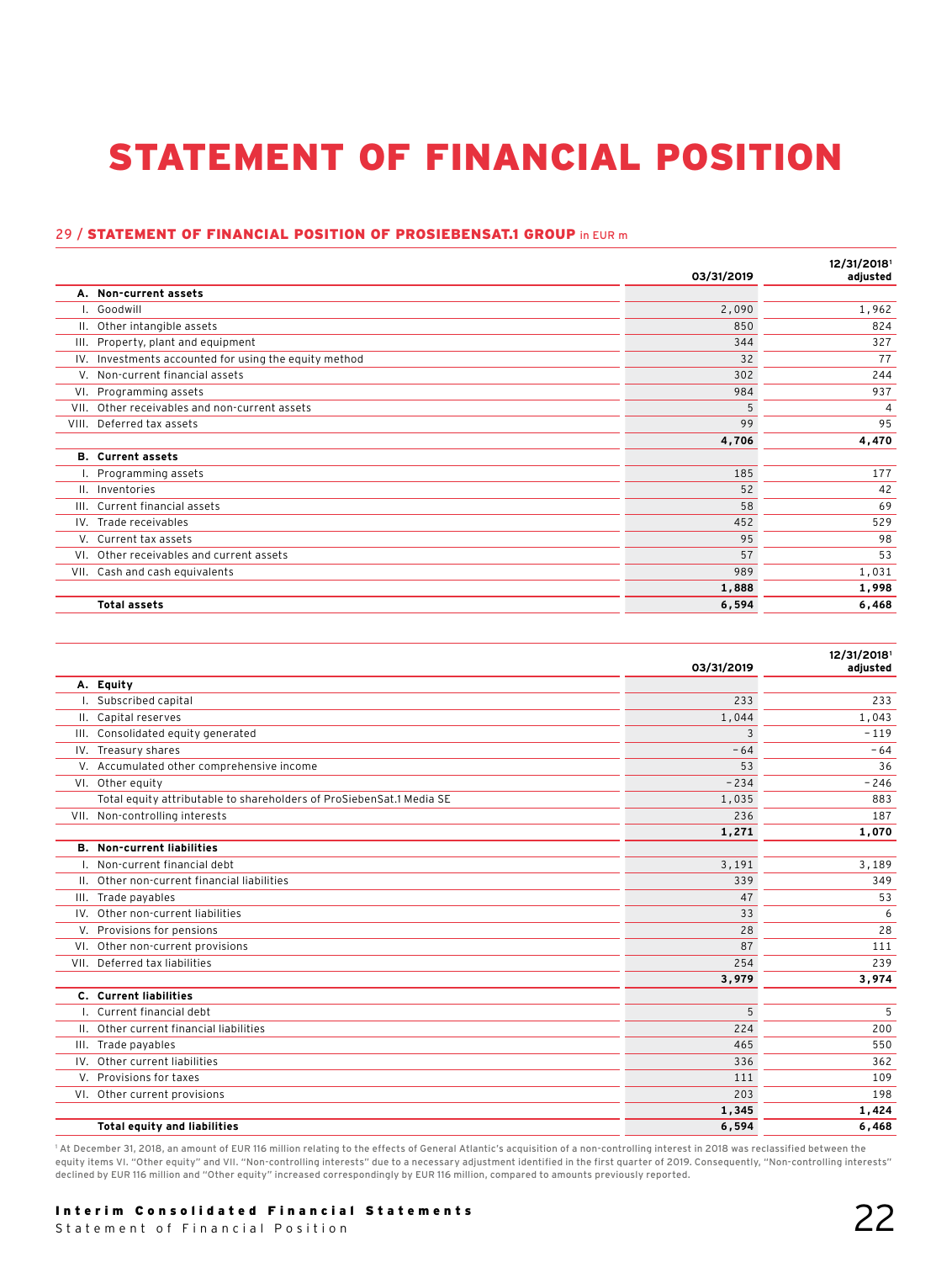# CASH FLOW STATEMENT

### <span id="page-22-0"></span>30 / CASH FLOW STATEMENT OF PROSIEBENSAT.1 GROUP in EUR m

|                                                                                                                  | Q1 2019        | Q1 2018        |
|------------------------------------------------------------------------------------------------------------------|----------------|----------------|
| Net result                                                                                                       | 121            | 30             |
| Income taxes                                                                                                     | 57             | 16             |
| Financial result                                                                                                 | $-49$          | 35             |
| Depreciation, amortization and impairments of other intangible assets and property, plant and equipment          | 51             | 51             |
| Consumption/reversal of impairment of programming assets                                                         | 232            | 240            |
| Change in provisions for pensions and other provisions                                                           | $-3$           | 64             |
| Gain/loss on the sale of assets                                                                                  | $\mathbf 0$    | $-2$           |
| Other non-cash income/expenses                                                                                   | - 1            | $\mathbf{1}$   |
| Change in working capital                                                                                        | $-77$          | $-43$          |
| Dividends received                                                                                               | 6              | 6              |
| Income tax paid                                                                                                  | -48            | $-47$          |
| Interest paid                                                                                                    | - 8            | $-11$          |
| Interest received                                                                                                | 1              | $\Omega$       |
| Cash flow from operating activities                                                                              | 282            | 341            |
| Proceeds from disposal of non-current assets                                                                     | 33             | 12             |
| Payments for the acquisition of other intangible assets and property, plant and equipment                        | $-43$          | $-33$          |
| Payments for the acquisition of financial assets                                                                 | $-15$          | $-19$          |
| Proceeds from disposal of programming assets                                                                     | $\mathbf{1}$   | $\overline{4}$ |
| Payments for the acquisition of programming assets                                                               | $-303$         | $-227$         |
| Payments for the issuance of loan receivables to external parties                                                | $\Omega$       | $-/-$          |
| Cash flow from obtaining control of subsidiaries or other businesses (net of cash and cash equivalents acquired) | $-10$          | $-25$          |
| Cash flow from losing control of subsidiaries or other businesses (net of cash and cash equivalents disposed of) | $-/-$          | $\overline{c}$ |
| Cash flow from investing activities                                                                              | $-337$         | - 285          |
| Free cash flow                                                                                                   | $-54$          | 56             |
| Repayment of interest-bearing liabilities                                                                        | $-3$           | $\Omega$       |
| Proceeds from issuance of interest-bearing liabilities                                                           | 16             | 1              |
| Repayment of lease liabilities                                                                                   | $-10$          | $-10$          |
| Payments for shares in other entities without change in control                                                  | - 1            | $-21$          |
| Proceeds from non-controlling interests                                                                          | $\overline{7}$ | $-/-$          |
| Dividend payments to non-controlling interests                                                                   | $-1$           | $-1$           |
| Cash flow from financing activities                                                                              | 8              | - 32           |
| Effect of foreign exchange rate changes on cash and cash equivalents                                             | $\overline{4}$ | $-8$           |
| Change in cash and cash equivalents                                                                              | -42            | 17             |
| Cash and cash equivalents at beginning of reporting period                                                       | 1,031          | 1,5591         |
| Cash and cash equivalents at end of reporting period                                                             | 989            | 1,5761         |
| Cash and cash equivalents classified under assets held for sale at end of reporting period                       | $-/-$          | 13             |
| Cash and cash equivalents at end of reporting period (statement of financial position)                           | 989            | 1,562          |

1 Includes cash and cash equivalents from held for sale entities.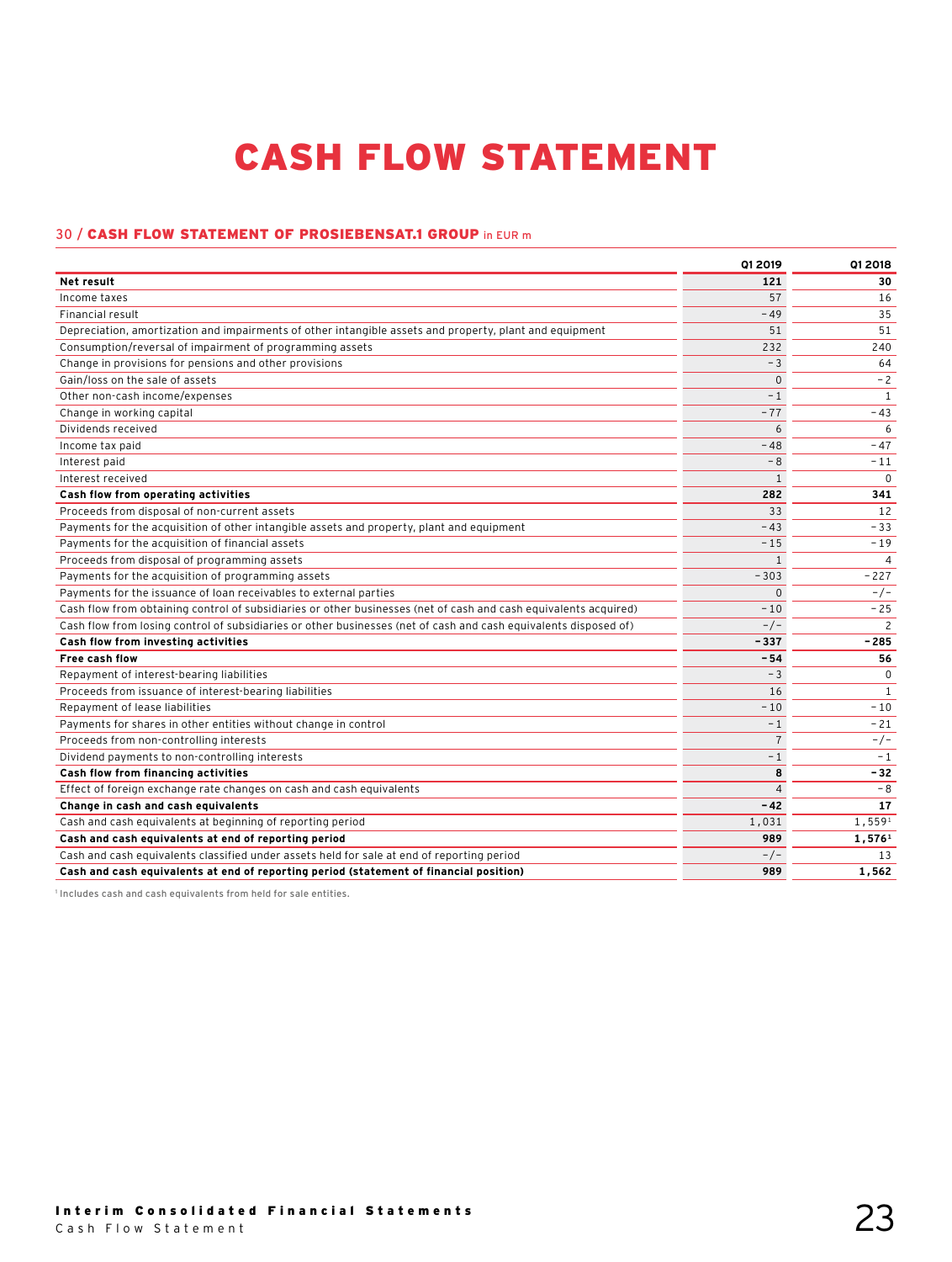# <span id="page-23-0"></span>STATEMENT OF CHANGES IN EQUITY

#### 31 / STATEMENT OF CHANGES IN EQUITY OF PROSIEBENSAT.1 GROUP Q1 2018 in EUR m

|                                    |                            |                     |                                               |                         |                                                            |                                                           | Accumulated other comprehensive income           |                        |                 |                                                                                                       |                                   |                 |  |  |  |  |  |
|------------------------------------|----------------------------|---------------------|-----------------------------------------------|-------------------------|------------------------------------------------------------|-----------------------------------------------------------|--------------------------------------------------|------------------------|-----------------|-------------------------------------------------------------------------------------------------------|-----------------------------------|-----------------|--|--|--|--|--|
|                                    | Sub-<br>scribed<br>capital | Capital<br>reserves | Consoli-<br>dated<br>equity<br>gene-<br>rated | Trea-<br>sury<br>shares | Foreign<br>currency<br>trans-<br>lation<br>adjust-<br>ment | <b>Fair value</b><br>changes<br>of<br>cash flow<br>hedges | Valuation<br>of<br>provisions<br>for<br>pensions | De-<br>ferred<br>taxes | Other<br>equity | <b>Total equity</b><br>attributable to<br>shareholders of<br><b>ProSiebenSat.1</b><br><b>Media SE</b> | Non-con-<br>trolling<br>interests | Total<br>equity |  |  |  |  |  |
| December 31, 2017                  | 233                        | 1,055               | 79                                            | $-13$                   | $-14$                                                      | 7                                                         | $-9$                                             |                        | $-113$          | 1,225                                                                                                 | 26                                | 1,252           |  |  |  |  |  |
| Change in report-<br>ing standards | $-/-$                      | $-/-$               | $-5$                                          | $-/-$                   | $-/-$                                                      | $-/-$                                                     | $-/-$                                            | $-/-$                  | $-/-$           | $-5$                                                                                                  | $-/-$                             | $-5$            |  |  |  |  |  |
| <b>January 1, 2018</b>             | 233                        | 1,055               | 74                                            | $-13$                   | $-14$                                                      | 7                                                         | - 9                                              | $\mathbf{1}$           | $-113$          | 1,221                                                                                                 | 26                                | 1,247           |  |  |  |  |  |
| Net result                         | $-/-$                      | $-/-$               | 27                                            | $-/-$                   | $-/-$                                                      | $-/-$                                                     | $-/-$                                            | $-/-$                  | $-/-$           | 27                                                                                                    | 3                                 | 30              |  |  |  |  |  |
| Other comprehen-<br>sive income    | $-/-$                      | $-/-$               | $-/-$                                         | $-/-$                   | $-11$                                                      | $-56$                                                     | $-/-$                                            | 16                     | $-/-$           | $-51$                                                                                                 | 0                                 | $-51$           |  |  |  |  |  |
| Total comprehen-<br>sive income    | $-/-$                      | $-/-$               | 27                                            | $-/-$                   | $-11$                                                      | $-56$                                                     | $-/-$                                            | 16                     | $-/-$           | $-24$                                                                                                 | 3                                 | $-21$           |  |  |  |  |  |
| Dividends                          | $-/-$                      | $-/-$               | $-/-$                                         | $-/-$                   | $-/-$                                                      | $-/-$                                                     | $-/-$                                            | $-/-$                  | $-/-$           | $-/-$                                                                                                 | $-1$                              | $-1$            |  |  |  |  |  |
| Other changes                      | $-/-$                      | $\Omega$            | $\mathbf 0$                                   | $-/-$                   | $-/-$                                                      | $-/-$                                                     | $-/-$                                            | $-/-$                  | $-1$            | $-1$                                                                                                  |                                   | 0               |  |  |  |  |  |
| March 31, 2018                     | 233                        | 1,056               | 102                                           | $-13$                   | $-25$                                                      | $-49$                                                     | - 9                                              | 17                     | $-114$          | 1,196                                                                                                 | 30                                | 1,225           |  |  |  |  |  |

## 32 / STATEMENT OF CHANGES IN EQUITY OF PROSIEBENSAT.1 GROUP Q1 2019 in EUR m

|                                            |                            |                     |                                               |                         |                                                            |                                                           | Accumulated other comprehensive income           |                        |                 |                                                                                                |                                   |                 |
|--------------------------------------------|----------------------------|---------------------|-----------------------------------------------|-------------------------|------------------------------------------------------------|-----------------------------------------------------------|--------------------------------------------------|------------------------|-----------------|------------------------------------------------------------------------------------------------|-----------------------------------|-----------------|
|                                            | Sub-<br>scribed<br>capital | Capital<br>reserves | Consoli-<br>dated<br>equity<br>gene-<br>rated | Trea-<br>sury<br>shares | Foreian<br>currency<br>trans-<br>lation<br>adjust-<br>ment | <b>Fair value</b><br>changes<br>of<br>cash flow<br>hedges | Valuation<br>οf<br>provisions<br>for<br>pensions | De-<br>ferred<br>taxes | Other<br>equity | <b>Total equity</b><br>attributable to<br>shareholders of<br>ProSiebenSat.1<br><b>Media SE</b> | Non-con-<br>trollina<br>interests | Total<br>equity |
| December 31, 2018 <sup>1</sup><br>adjusted | 233                        | 1,043               | $-119$                                        | $-64$                   | 4                                                          | 54                                                        | $-10$                                            | $-13$                  | $-246$          | 883                                                                                            | 187                               | 1,070           |
| Net result                                 | $-/-$                      | $-/-$               | 122                                           | $-/-$                   | $-/-$                                                      | $-/-$                                                     | $-/-$                                            | $-/-$                  | $-/-$           | 122                                                                                            | $-1$                              | 121             |
| Other comprehen-<br>sive income            | $-/-$                      | $-/-$               | $-/-$                                         | $-/-$                   | 9                                                          | 11                                                        | $-/-$                                            | $-3$                   | $-/-$           | 17                                                                                             | 0                                 | 17              |
| Total comprehen-<br>sive income            | -/-                        | $-/-$               | 122                                           | -/-                     | 9                                                          | 11                                                        | $-/-$                                            | -3                     | $-/-$           | 139                                                                                            | -1                                | 138             |
| Other changes                              | $-/-$                      |                     | 0                                             | $-/-$                   | $-/-$                                                      | $-/-$                                                     | $-/-$                                            | $-/-$                  | 12              | 13                                                                                             | 50                                | 63              |
| March 31, 2019                             | 233                        | 1.044               | 3                                             | $-64$                   | 13                                                         | 66                                                        | $-10$                                            | $-16$                  | $-234$          | 1.035                                                                                          | 236                               | 1.271           |

<sup>1</sup> At December 31, 2018, an amount of EUR 116 million relating to the effects of General Atlantic's acquisition of a non-controlling interest in 2018 was reclassified between the equity items "Other equity" and "Non-controlling interests" due to a necessary adjustment identified in the first quarter of 2019. Consequently, "Non-controlling interests" declined by EUR 116 million and "Other equity" increased correspondingly by EUR 116 million, compared to amounts previously reported.